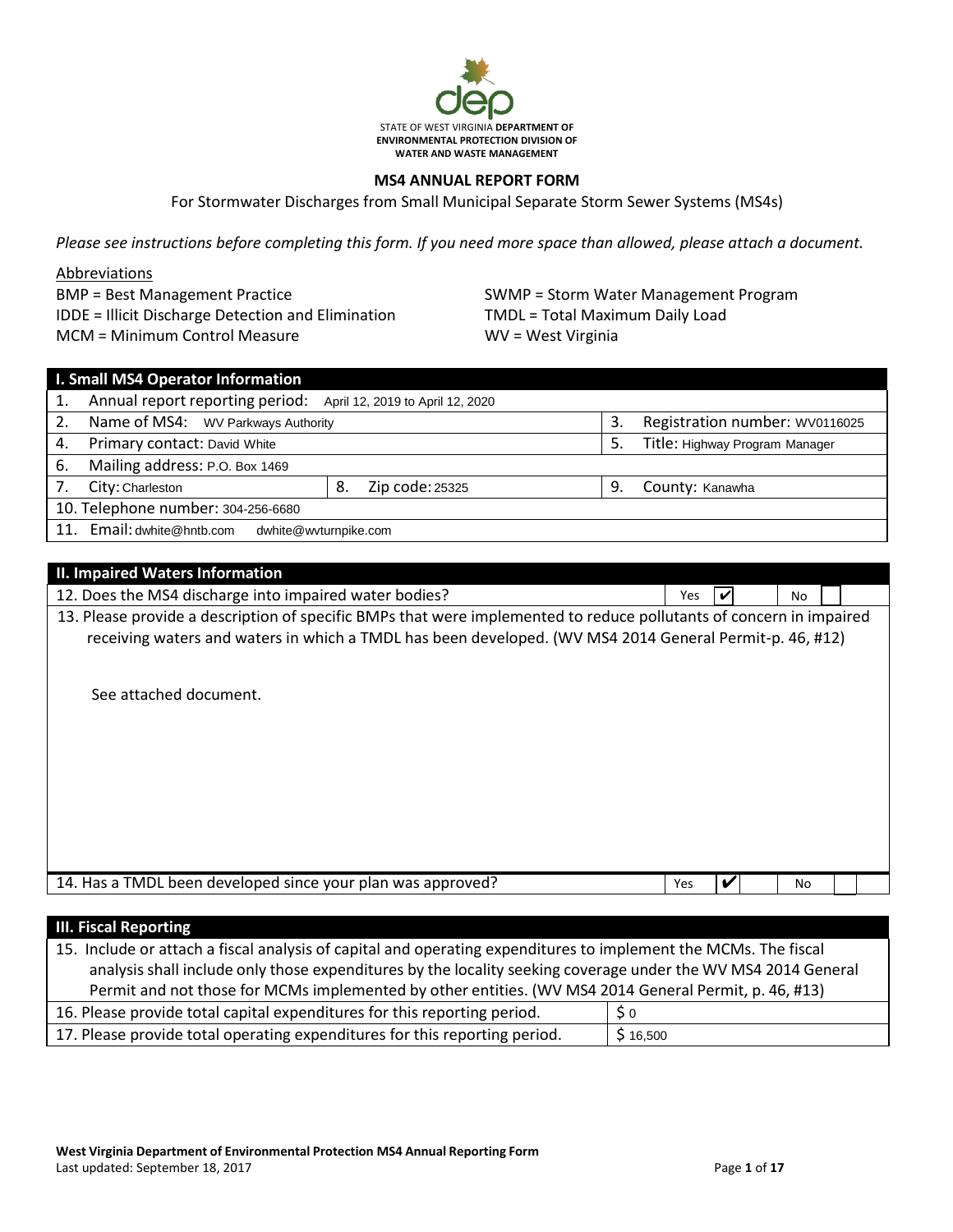| 22. If anything has changed, please indicate the MCM and performance measure and provide a brief description<br>below, and attach detailed documentation of the changes, schedule of implementation, measurable goals, and<br>overall effect on your program. (WV MS4 2014 General Permit, p. 24, #6 and #7)<br>N/A |  |      |  |  |
|---------------------------------------------------------------------------------------------------------------------------------------------------------------------------------------------------------------------------------------------------------------------------------------------------------------------|--|------|--|--|
|                                                                                                                                                                                                                                                                                                                     |  |      |  |  |
|                                                                                                                                                                                                                                                                                                                     |  |      |  |  |
|                                                                                                                                                                                                                                                                                                                     |  |      |  |  |
|                                                                                                                                                                                                                                                                                                                     |  |      |  |  |
|                                                                                                                                                                                                                                                                                                                     |  |      |  |  |
|                                                                                                                                                                                                                                                                                                                     |  |      |  |  |
|                                                                                                                                                                                                                                                                                                                     |  |      |  |  |
|                                                                                                                                                                                                                                                                                                                     |  |      |  |  |
| 21. Do you anticipate any planned activities, BMPs, or goals as outlined in your SWMP to change<br>Yes<br>in the upcoming reporting period?                                                                                                                                                                         |  | No∣✔ |  |  |
| Yes<br>the reporting period?                                                                                                                                                                                                                                                                                        |  | No I |  |  |
| V. Changes to SWMP<br>20. Did any of your activities, BMPs, or measurable goals as outlined in your SWMP change during                                                                                                                                                                                              |  |      |  |  |
|                                                                                                                                                                                                                                                                                                                     |  |      |  |  |
| dwhite@wvturnpike.com                                                                                                                                                                                                                                                                                               |  |      |  |  |
| Beckley, WV 25801<br>304-256-6680                                                                                                                                                                                                                                                                                   |  |      |  |  |
| <b>WV Parkways Authority</b><br>374 George Street                                                                                                                                                                                                                                                                   |  |      |  |  |
| David White                                                                                                                                                                                                                                                                                                         |  |      |  |  |
| implementation responsibility, and if different, name and contact information of individuals responsible for each<br>minimum control measure. Please attach a table of organization.                                                                                                                                |  |      |  |  |
| 19. Please provide name and contact information for individual with overall program management and                                                                                                                                                                                                                  |  |      |  |  |
|                                                                                                                                                                                                                                                                                                                     |  |      |  |  |
| Coordination consists of working with groups such as the Piney Creek Watershed and Paint<br>Creek watershed groups regarding cleanup efforts.                                                                                                                                                                       |  |      |  |  |
| implementation of the MCMs, including the status of any memoranda of understanding or other agreements<br>executed between the permittee(s) and any other entity. (WV MS4 2014 General Permit, p. 46, #9)                                                                                                           |  |      |  |  |
|                                                                                                                                                                                                                                                                                                                     |  |      |  |  |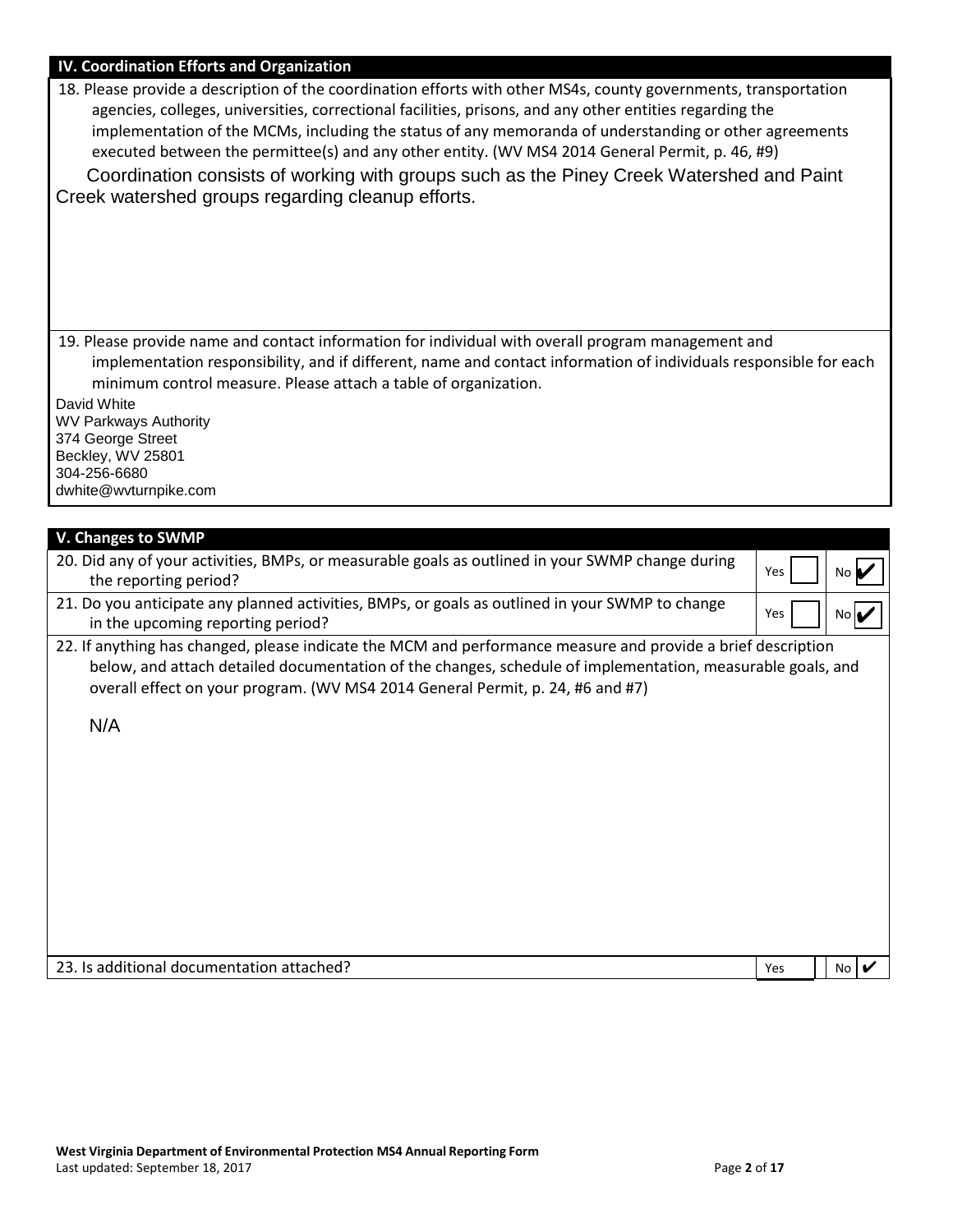| 24. Did you complete all the proposed activities and performance measures for this MCM for this<br>reporting period? | No<br>Yes                                                                                                         |
|----------------------------------------------------------------------------------------------------------------------|-------------------------------------------------------------------------------------------------------------------|
| 25. Contact: David White                                                                                             | 26. Phone: 304-256-6680                                                                                           |
| Performance Measure 1a: Program implementation                                                                       |                                                                                                                   |
| 27. Were the proposed activities for developing a public education and outreach<br>program implemented?              | Yes $\blacktriangleright$<br>Partially<br>No                                                                      |
| during this reporting period. (WV MS4 2014 General Permit, p. 46, #1)                                                | 28. List and briefly describe each of the public education and outreach program development activities undertaken |
| See attached document.                                                                                               |                                                                                                                   |
|                                                                                                                      |                                                                                                                   |
|                                                                                                                      |                                                                                                                   |
|                                                                                                                      |                                                                                                                   |

| 29. Did you achieve all the goals that you identified in your SWMP related to developing the<br>education and outreach program for this reporting period? (WV MS4 2014 General Permit, p.<br>$46. \#3)$ | Yes $\nu$ | NQ |  |  |  |
|---------------------------------------------------------------------------------------------------------------------------------------------------------------------------------------------------------|-----------|----|--|--|--|
| 30. If not, please describe the progress you did make towards achieving your goal(s), and any obstacles and possible                                                                                    |           |    |  |  |  |

| <u>serificed prease acsoring the propress you ard make to marias achieving your goal(s)) and any obstacles and possibile</u> |  |
|------------------------------------------------------------------------------------------------------------------------------|--|
| solutions such as revised implementation schedules or revised measurable goals. If you are proposing any                     |  |
| changes to your SWMP goals or schedule, please include them in Section V above.                                              |  |
| (WV MS4 2014 General Permit, p. 46, #4)                                                                                      |  |

N/A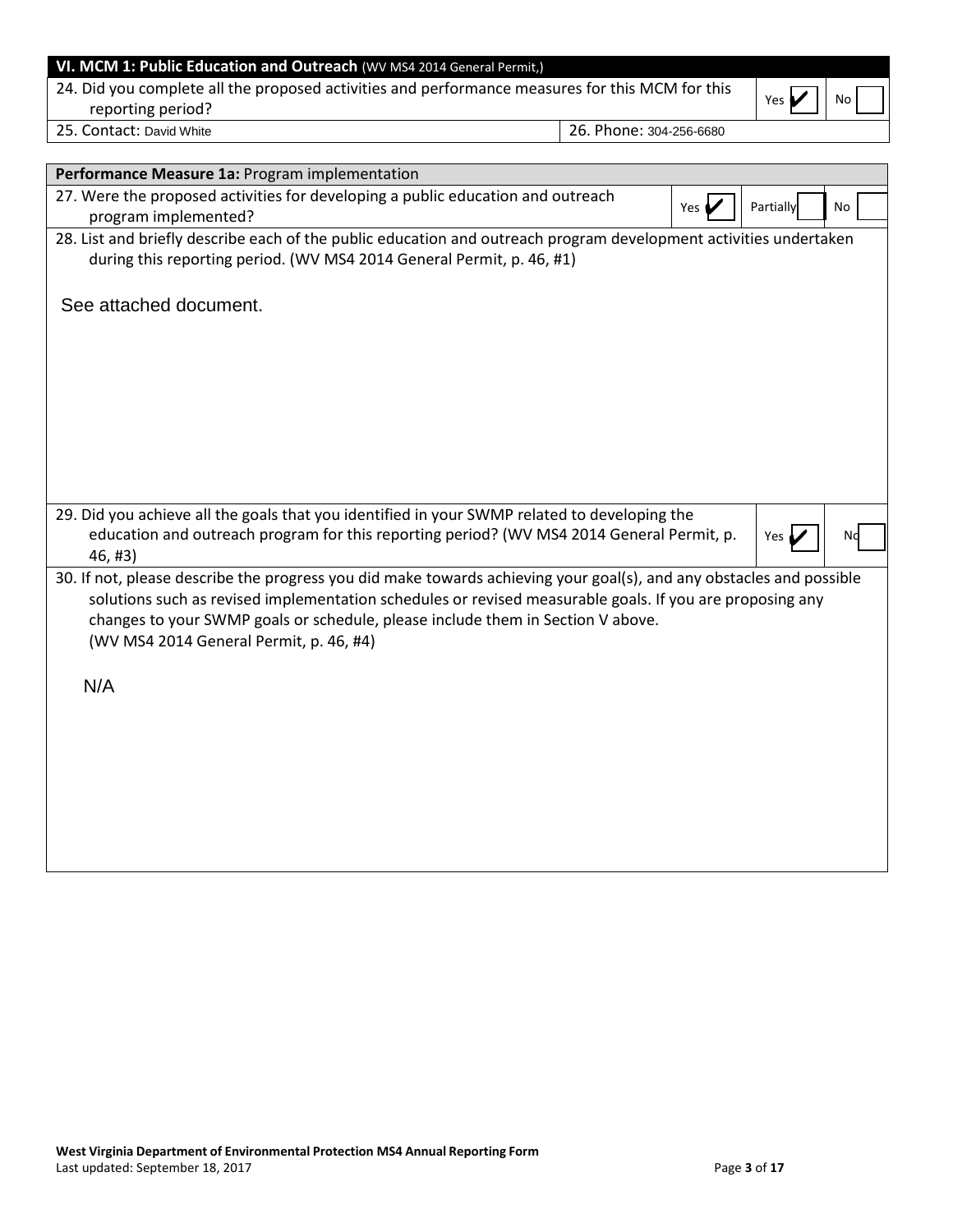| Performance Measure 1b: Evaluation of effectiveness of public education and outreach efforts                                                                                                      |
|---------------------------------------------------------------------------------------------------------------------------------------------------------------------------------------------------|
| 31. Did you evaluate the effectiveness of the public education and outreach program?<br>Partially V<br>Yes<br>No                                                                                  |
| 32. How did you evaluate the effectiveness of the public education and outreach program in this reporting period?<br>(WV MS4 2014 General Permit, p. 46, #2)                                      |
| The effectiveness of the program is tracked via the number of visits to the website and calls to the 911 phone line.                                                                              |
|                                                                                                                                                                                                   |
|                                                                                                                                                                                                   |
|                                                                                                                                                                                                   |
|                                                                                                                                                                                                   |
| 33. Regardless of your answer to the previous question, have you identified new or better ways to<br>Yes<br>No I<br>evaluate the public's understanding of your program and water quality issues? |
| 34. If yes, please describe any changes you would like to consider to improve your evaluation of effectiveness of<br>outreach.                                                                    |
| N/A                                                                                                                                                                                               |
|                                                                                                                                                                                                   |
|                                                                                                                                                                                                   |
|                                                                                                                                                                                                   |
|                                                                                                                                                                                                   |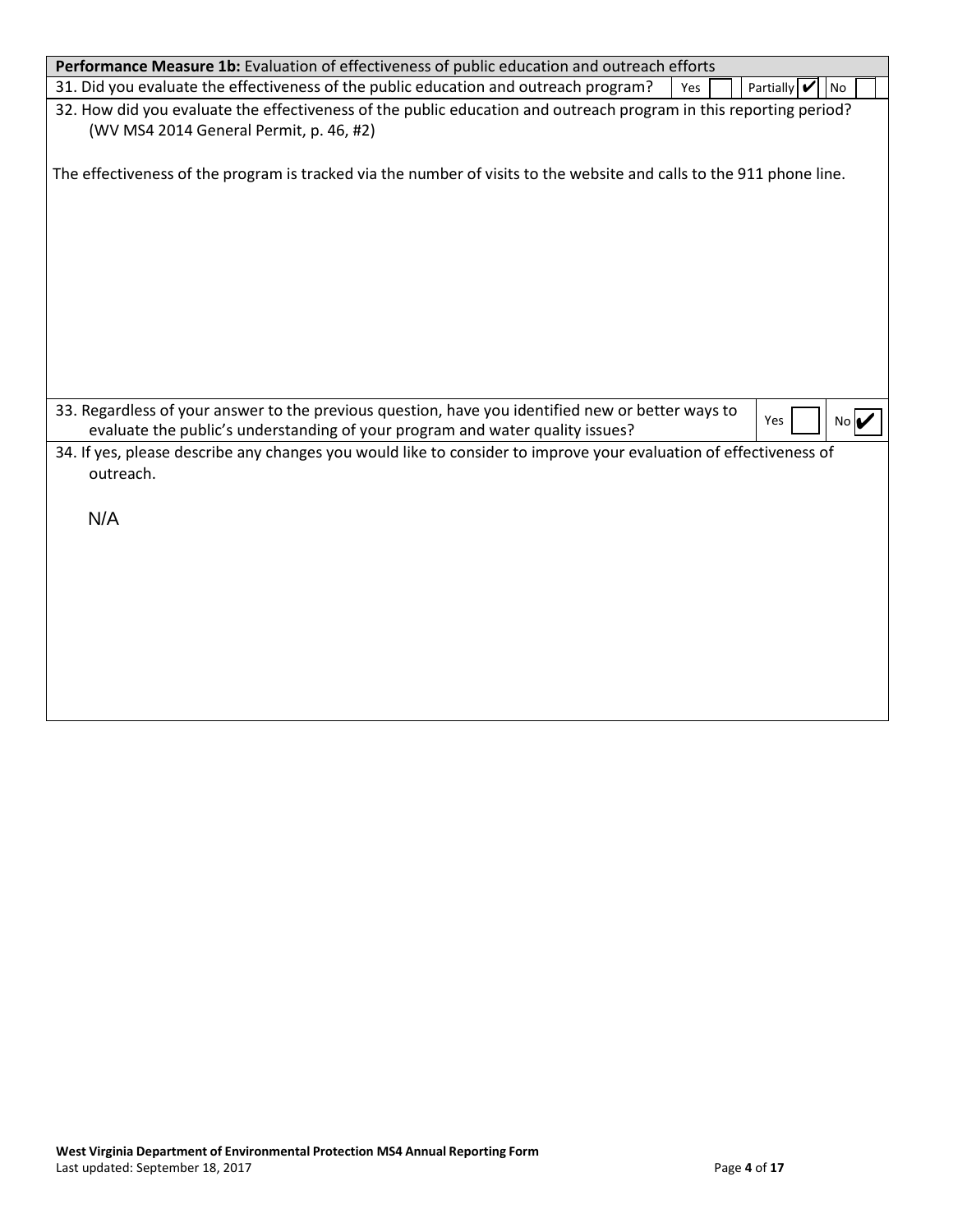| Performance Measure 1c: Documentation and tracking of public education and outreach efforts                                                                                                                                                                                                                                                                                                                                       |                          |           |           |  |
|-----------------------------------------------------------------------------------------------------------------------------------------------------------------------------------------------------------------------------------------------------------------------------------------------------------------------------------------------------------------------------------------------------------------------------------|--------------------------|-----------|-----------|--|
| 35. Did you track and keep records of your outreach activities?                                                                                                                                                                                                                                                                                                                                                                   | Yes                      | Partially | No        |  |
| 36. For print, radio, and television media activities, did you keep records that include<br>i) a description of the content or theme; ii) the date of completion of the<br>materials; iii) the date of release or distribution, and iv) the duration of air timeor<br>publication? (WV MS4 2014 General Permit, p. 46, #1)                                                                                                        | Yes                      | No        | NΑ        |  |
| 37. Are your records available upon request?                                                                                                                                                                                                                                                                                                                                                                                      | Yes $\blacktriangledown$ | No        | <b>NA</b> |  |
| 38. For pamphlets, brochures, and other finite printed products, did you keep records<br>that include: i) a description of the content or theme; ii) the date of completion of<br>the materials; iii) the date of release or distribution; iv) the location or placement<br>of the materials; and v) date of follow up visits to replenish or transition to the<br>next outreach product? (WV MS4 2014 General Permit, p. 46, #1) | Yes                      | No        | NA        |  |
| 39. Please describe any additional or alternative documentation and tracking of public education and outreach<br>activities you are implementing.<br>N/A                                                                                                                                                                                                                                                                          |                          |           |           |  |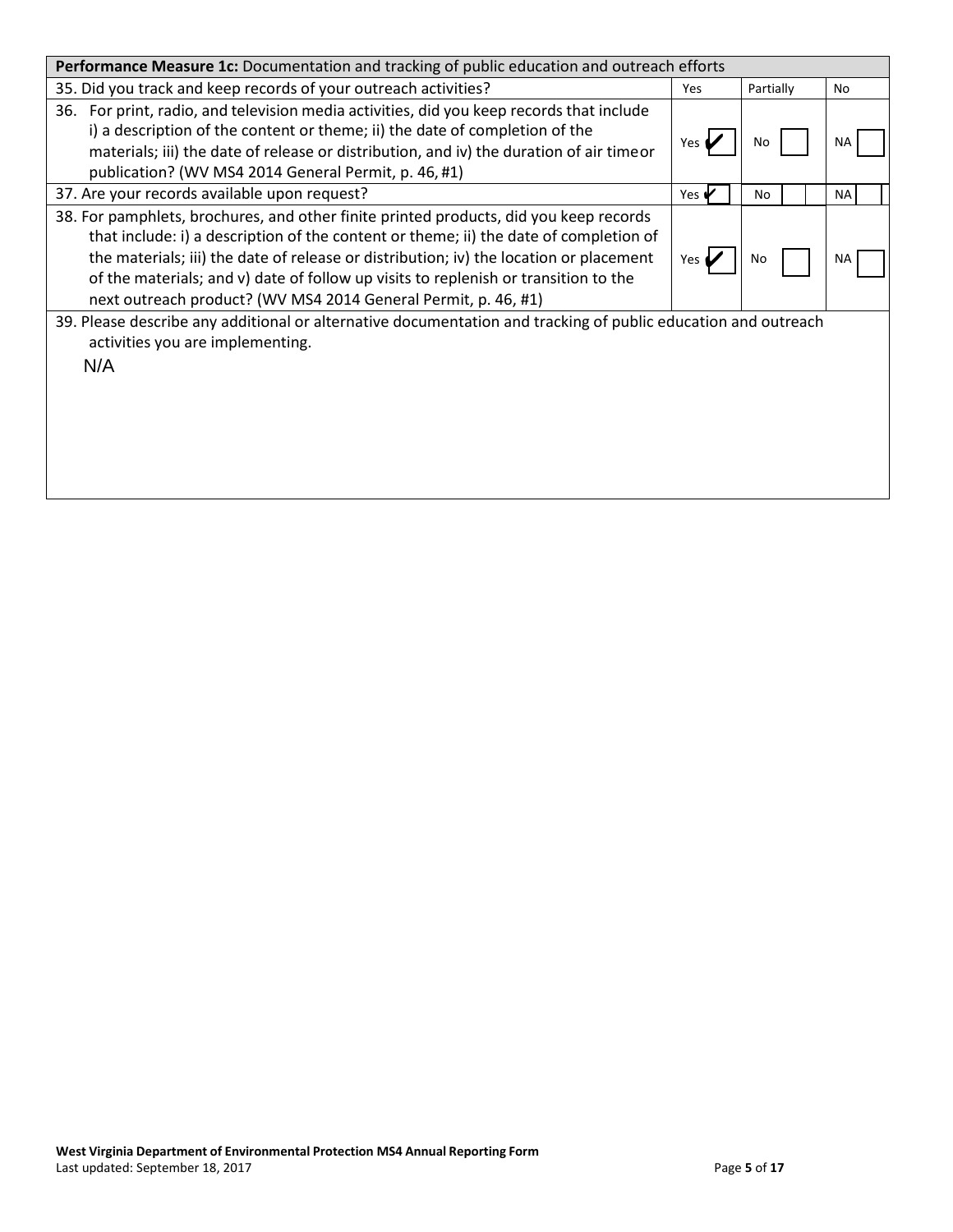| VII. MCM 2: Public Involvement and Participation (WV MS4 2014 General Permit)                                        |                         |              |    |  |  |
|----------------------------------------------------------------------------------------------------------------------|-------------------------|--------------|----|--|--|
| 40. Did you complete all the proposed activities and performance measures for this MCM for this<br>reporting period? |                         | Yes $\nabla$ | No |  |  |
| 41. Contact: David White                                                                                             | 42. Phone: 304-256-6680 |              |    |  |  |

| Performance Measure 2a: Opportunities for ongoing public involvement and participation in the SWMP                                                                                                                                                                                                                                                             |       |      |
|----------------------------------------------------------------------------------------------------------------------------------------------------------------------------------------------------------------------------------------------------------------------------------------------------------------------------------------------------------------|-------|------|
| 43. Did you create, or are you in the process of creating, ongoing opportunities for the public to<br>participate in the development, implementation, and updating of your SWMP?                                                                                                                                                                               | Yes ( | No   |
| 44. Did you achieve all the goals that you identified in your SWMP related to creating and                                                                                                                                                                                                                                                                     |       |      |
| maintaining ongoing opportunities for public involvement and participation for this reporting                                                                                                                                                                                                                                                                  | Yes   | No k |
| period? (WV MS4 2014 General Permit, p. 46, #3)                                                                                                                                                                                                                                                                                                                |       |      |
| 45. If not, please describe the progress you did make towards achieving your goal(s), and any obstacles and possible<br>solutions such as revised implementation schedules or revised measurable goals. If you are proposing any<br>changes to your SWMP goals or schedule, please include them in Section V above.<br>(WV MS4 2014 General Permit, p. 46, #4) |       |      |
| Participation in the Annual Piney Creek Watershed celebration was intended for purposes of<br>educating the public and disseminating information. This event did not occur. WVPA will track the<br>status of this event and continue involvement if, and when, it occurs in the future.                                                                        |       |      |
| 46. List and briefly describe each of the activities undertaken during the reporting period to create ongoing                                                                                                                                                                                                                                                  |       |      |
| opportunities for the public to participate in your SWMP. (WV MS4 2014 General Permit, p. 46, #1)                                                                                                                                                                                                                                                              |       |      |
| 1. Information concerning the Turnpike SWMP was displayed on the WVPA website for public review and comment.                                                                                                                                                                                                                                                   |       |      |
| 2. WVPA provided pamphlets at rest areas informing the public about the WVPA website and the contact<br>information for the SWMP point of contact.                                                                                                                                                                                                             |       |      |
| 47. Describe how you evaluated the effectiveness of your public participation efforts (citizen attendance at public<br>hearings, requests for information on your SWMP, hotline activity, etc.).<br>(WV MS4 2014 General Permit, p. 46, #2)                                                                                                                    |       |      |
| The effectiveness is determined by the number of participants in the stormwater activities and by<br>the volume of calls and emails to the WVPA point of contact for the SWMP resulting from review of<br>the documents made available on the WVPA website.                                                                                                    |       |      |
| 48. Describe the steps taken to ensure that public participation opportunities are ongoing and, if necessary,<br>additional program maintenance activities in future reporting periods to ensure continued participation<br>opportunities. (WV MS4 2014 General Permit, p. 46, #4)                                                                             |       |      |
| WVPA personnel will continue to maintain and update the SWMP documents on the website as<br>well as continuing to identify public events, such as the Piney Creek Watershed Celebration, where<br>SWMP information may be discussed with the the public.                                                                                                       |       |      |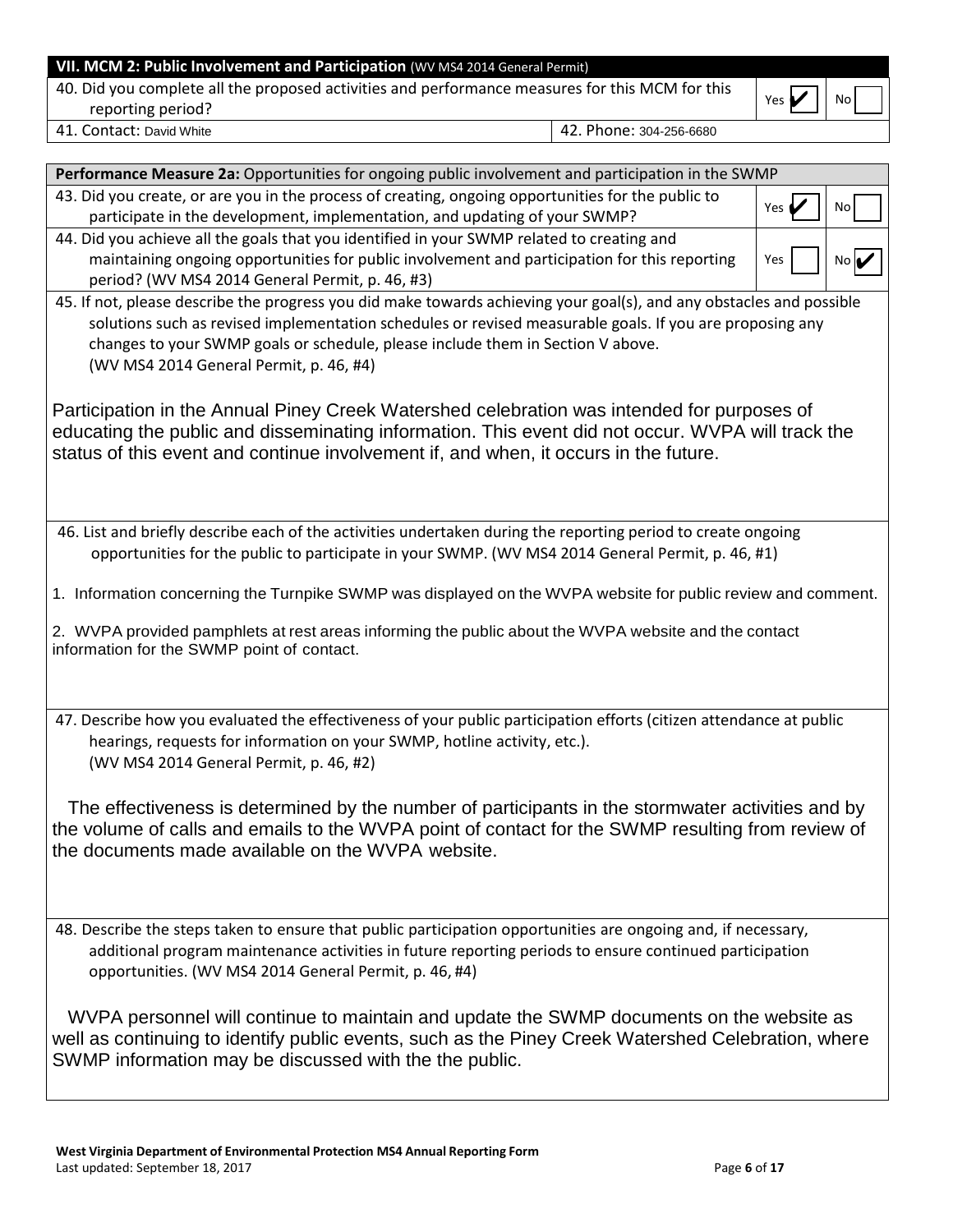| Performance Measure 2b: Communications with community, watershed, and environmental organizations                                                                                                                                                                                                                                                                     |       |           |    |
|-----------------------------------------------------------------------------------------------------------------------------------------------------------------------------------------------------------------------------------------------------------------------------------------------------------------------------------------------------------------------|-------|-----------|----|
| 49. Did you establish a program for routine communications with community based<br>watershed groups or other organizations?                                                                                                                                                                                                                                           | Yes ( | Partially | No |
| 50. Describe the steps taken to ensure that your programs for routine communications with community-based<br>watershed groups or other organizations are ongoing, or any additional program activities that you believe may<br>be required to ensure continued communications. (WV MS4 2014 General Permit, p. 46, #4)                                                |       |           |    |
| Information concerning the Turnpike SWMP was displayed on the WVPA website for public review<br>and comment. Additionally, WVPA provided pamphlets at rest areas informing the public about the<br>WVPA website and the contact information for the SWMP point of contact.                                                                                            |       |           |    |
| 51. Did you achieve all the goals that you identified in your SWMP related to creating<br>and maintaining ongoing communications with community based watershed<br>groups or other organizations for this reporting period?<br>(WV MS4 2014 General Permit, p. 46, #3)                                                                                                | Yes.  | Partially | No |
| 52. If not, please describe the progress you did make towards achieving your goal(s), and any obstacles and possible<br>solutions such as revised implementation schedules or revised measurable goals. If you are proposing any<br>changes to your SWMP goals or schedule, please include them in Section V above.<br>(WV MS4 2014 General Permit, p. 46, #4)<br>N/A |       |           |    |
|                                                                                                                                                                                                                                                                                                                                                                       |       |           |    |

| Performance Measure 2c: Public availability of SWMP and annual report                                                                                                 |     |    |  |
|-----------------------------------------------------------------------------------------------------------------------------------------------------------------------|-----|----|--|
| 53. Did you make your SWMP and annual report available to the public?                                                                                                 | Yes | No |  |
| 54. If yes, please indicate the web address, or if a physical location, please indicate where it is and the process, if any,<br>required for the public to access it. |     |    |  |
| https://transportation.wv.gov/Turnpike/Business/stormwater_mgmt/Pages/Stormwater-Pollution-Pre<br>vention-Plans.aspx                                                  |     |    |  |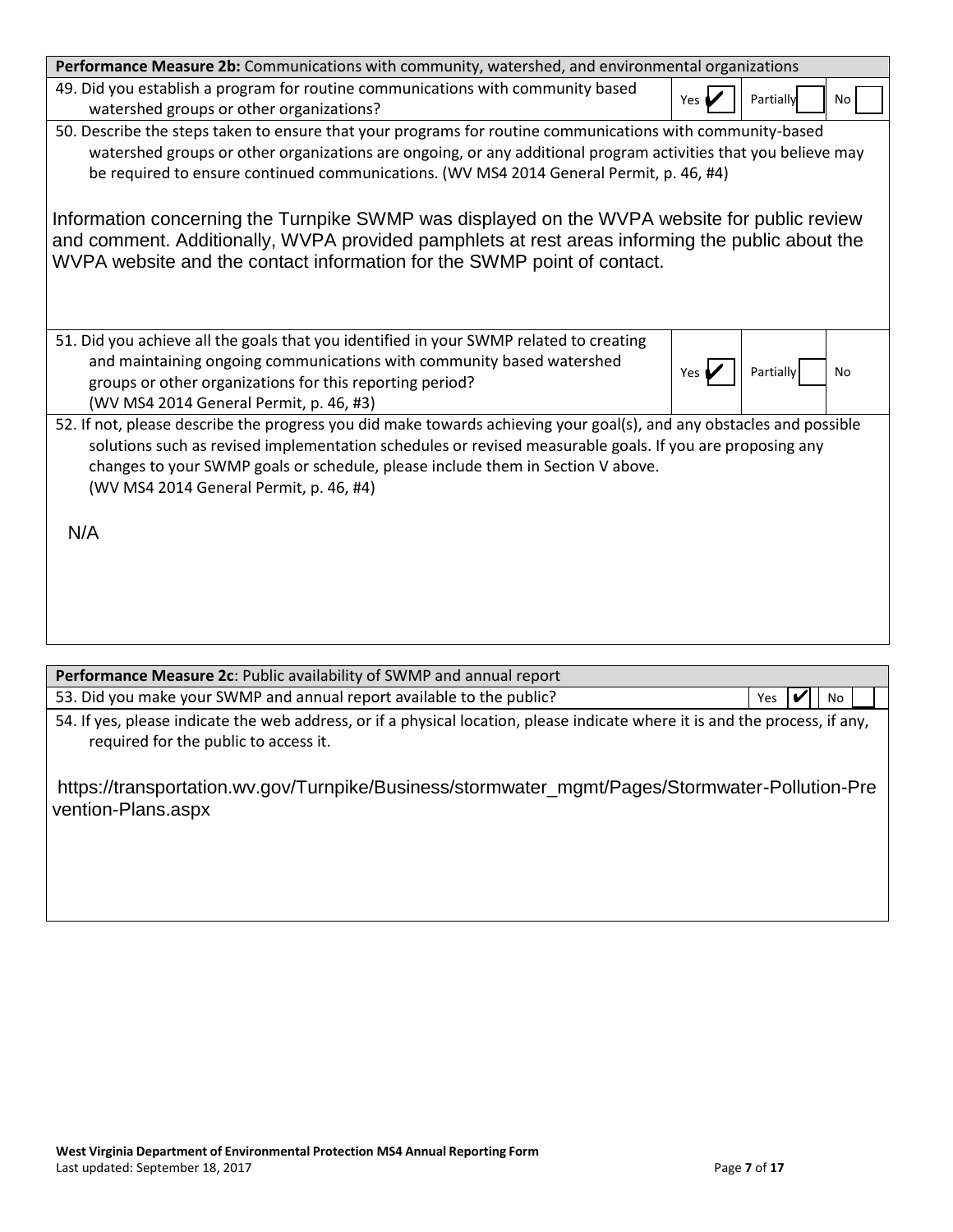| VIII. MCM 3: Illicit Discharge Detection and Elimination (WV MS4 2014 General Permit)                                |                         |     |    |
|----------------------------------------------------------------------------------------------------------------------|-------------------------|-----|----|
| 55. Did you complete all the proposed activities and performance measures for this MCM for this<br>reporting period? |                         | Yes | No |
| 56. Contact: David White                                                                                             | 57. Phone: 304-256-6680 |     |    |

| Performance Measure 3a: MS4 map                                                                                                                                                                                                                                                                                                             |       |                  |    |
|---------------------------------------------------------------------------------------------------------------------------------------------------------------------------------------------------------------------------------------------------------------------------------------------------------------------------------------------|-------|------------------|----|
| 58. Were your proposed activities for creating and annually updating your MS4 map<br>for the reporting period implemented?                                                                                                                                                                                                                  | Yes ( | <b>Partially</b> | No |
| 59. List and briefly describe the activities undertaken to either develop or update your MS4 map.<br>(WV MS4 2014 General Permit, p. 46, #1)                                                                                                                                                                                                |       |                  |    |
| WVPA currently maintains an MS4 map showing all storm sewer outfalls, receiving waters, structural<br>MPs, the location of all stormwater conveyances within the watershed, known connections to<br>municipal separate storm sewer, etc. This map is updated to reflect any changes due to construction<br>activities or ownership changes. |       |                  |    |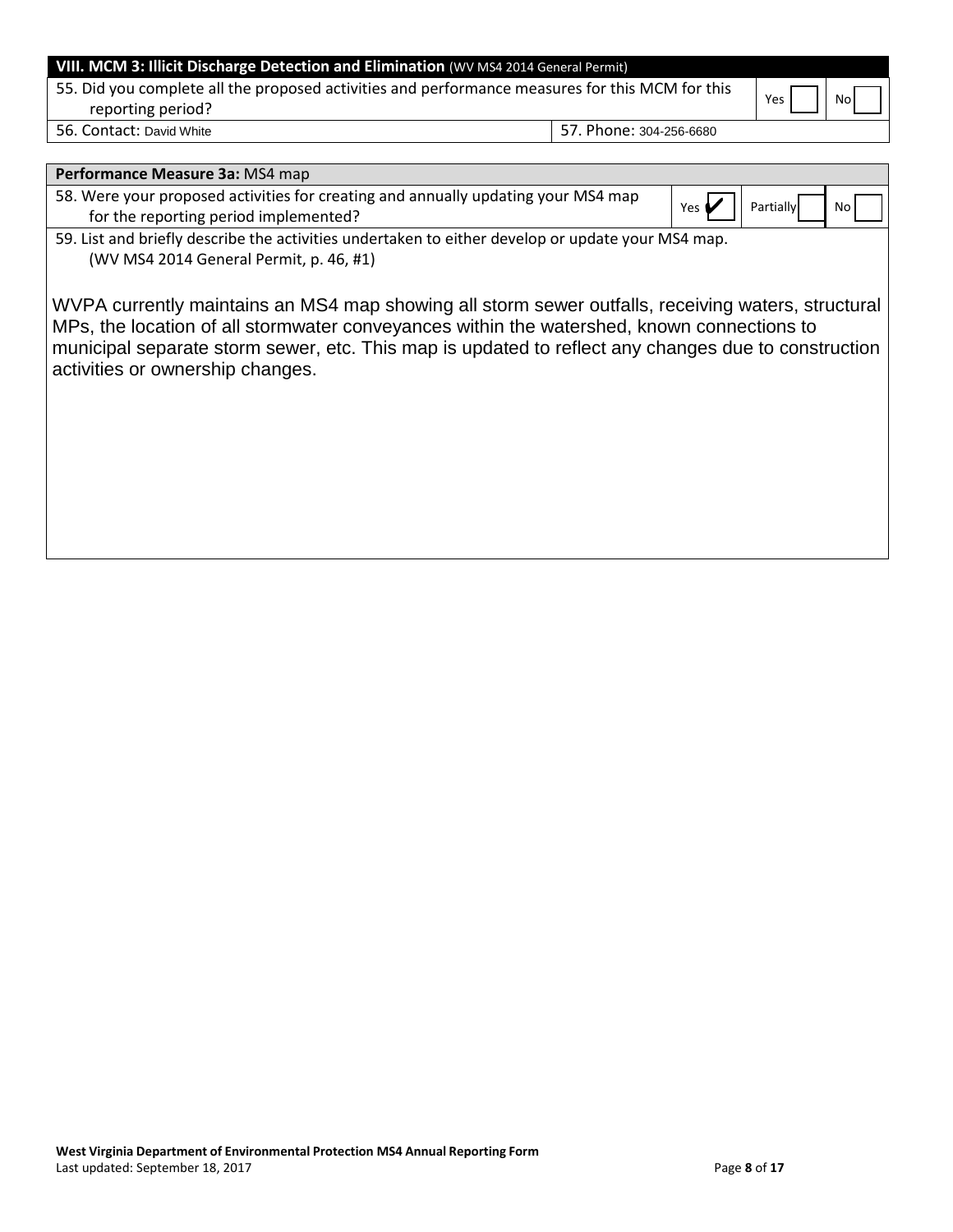| Performance Measure 3b: Illicit Discharge Detection and Elimination (IDDE) ordinance development                                                                                                                                                                   |     |     |
|--------------------------------------------------------------------------------------------------------------------------------------------------------------------------------------------------------------------------------------------------------------------|-----|-----|
| 60. Has your municipality adopted an IDDE ordinance in accordance with the requirements of<br>the WV MS4 2014 General Permit (Part II Section C.7.c.10 &11)?                                                                                                       | Yes | Nc. |
| 61. If not, please describe the activities or progress made in adopting or updating an existing ordinance and provide<br>an estimated date for adoption. (WV MS4 2014 General Permit, p. 46, #1)<br>WVPA does not have authorization to create laws or ordinances. |     |     |

| Performance Measures 3c and 3e: IDDE program implementation and assessment, and program tracking                                                                     |               |                        |
|----------------------------------------------------------------------------------------------------------------------------------------------------------------------|---------------|------------------------|
| 62. Is your IDDE program fully implemented, including visual inspections based on a system of<br>prioritizing outfalls and procedures for characterizing discharges? | Yes           | No                     |
| 63. If no, please describe obstacles, if any, to implementation, and an estimate of when your program will be fully<br>implemented.                                  |               |                        |
| N/A                                                                                                                                                                  |               |                        |
|                                                                                                                                                                      |               |                        |
|                                                                                                                                                                      |               |                        |
|                                                                                                                                                                      |               |                        |
| 64. Were all your measurable goals met for implementing and evaluating an IDDE program                                                                               |               | No                     |
| during this reporting period? (WV MS4 2014 General Permit, p. 46, #3)                                                                                                | Yes           |                        |
| 65. How many field assessments were conducted during the reporting period?                                                                                           |               | Two annual assessments |
| 66. How many illicit discharges were identified during the reporting period?                                                                                         | None          |                        |
| 67. How would you characterize the type of illicit discharges found (sewer cross connections, spills, illegal dumping,<br>unaware residents, etc.)?                  |               |                        |
| Visual confirmation of illicit discharges by WVPA personnel identify the type of illicit discharge and                                                               |               |                        |
| report the finding up through the reporting process to notify WVDEP of findings.                                                                                     |               |                        |
|                                                                                                                                                                      |               |                        |
|                                                                                                                                                                      |               |                        |
|                                                                                                                                                                      |               |                        |
| 68. How would you characterize the type of pollutants discovered in illicit discharges (oil and grease, fecal coliform,                                              |               |                        |
| chlorine, paints, etc.)? Name the top five pollutants discovered or uncovered by your IDDE program.                                                                  |               |                        |
| Visual indicators, odor and laboratory testing is used to assist in characterizing illicit discharges.                                                               |               |                        |
| Where visual indicators such as floatables, soap suds or discoloration are present, WVPA treats as                                                                   |               |                        |
| an illicit discharge and follows WVPA's procedure for tracing the discharge to its source.                                                                           |               |                        |
|                                                                                                                                                                      |               |                        |
|                                                                                                                                                                      |               |                        |
| 69. How many corrective actions were taken to remove illicit discharges?                                                                                             | None required |                        |
| 70. How many enforcement actions were initiated to eliminate illicit discharges into the storm                                                                       |               |                        |
| sewer system?                                                                                                                                                        | None required |                        |
| 71. Have you attached additional documentation to better identify the nature and extent of the                                                                       | Yes           | No I                   |
| program activities and accomplishments?                                                                                                                              |               |                        |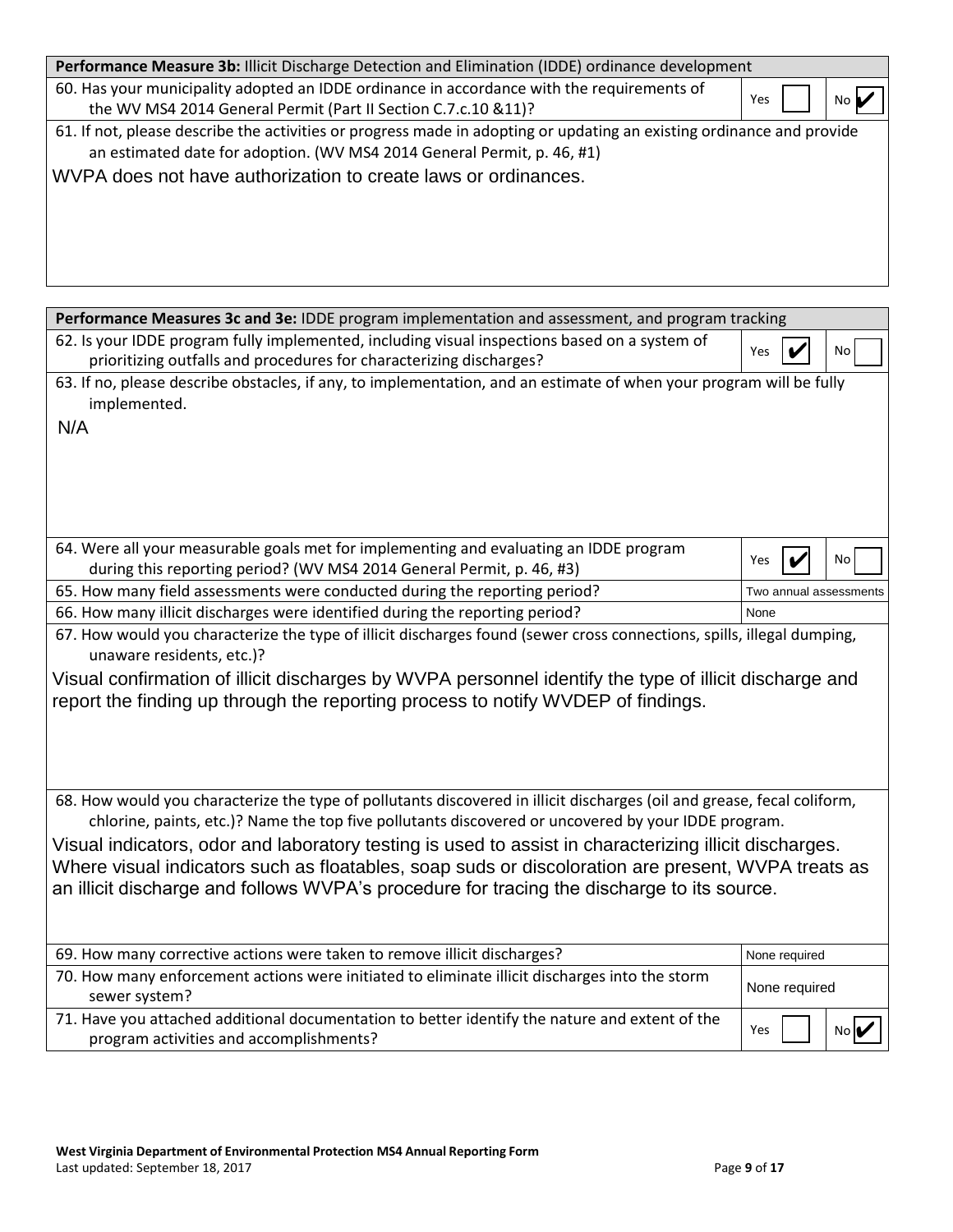| Performance Measure 3d: Public education on hazards of illegal discharges and improper disposal of waste                                                                                                                                                                                                                                                              |
|-----------------------------------------------------------------------------------------------------------------------------------------------------------------------------------------------------------------------------------------------------------------------------------------------------------------------------------------------------------------------|
| 72. Did you conduct any activities for educating the public on hazards of illegal<br>Partially<br>Yes $\blacktriangleright$<br>No<br>discharges for this reporting period? (WV MS4 2014 General Permit, p. 46, #3)                                                                                                                                                    |
| 73. List and briefly describe each of the education and outreach activities undertaken during this reporting period.<br>(WV MS4 2014 General Permit, p. 46, #1)                                                                                                                                                                                                       |
| General and emergency responses are filtered to WVPA from the state emergency response<br>system. The state emergency response system has a website and the information is generally<br>broadcasted on news stations.                                                                                                                                                 |
| Pamphlets and posters are made available for the public at the travel plazas.                                                                                                                                                                                                                                                                                         |
| There are signs posted at the travel plazas to discourage improper disposal at the travel plazas.                                                                                                                                                                                                                                                                     |
| 74. Were any of these activities included in the public education and outreach efforts described in<br>Yes<br>No<br><b>MCM 1?</b>                                                                                                                                                                                                                                     |
| 75. How did you evaluate the effectiveness of the activities described in the list above?<br>(WV MS4 2014 General Permit, p. 46, #2)                                                                                                                                                                                                                                  |
| Tracking of number of pamphlets and posters made available at travel plazas, count of number of<br>occurrences broadcast on local media outreaches.                                                                                                                                                                                                                   |
|                                                                                                                                                                                                                                                                                                                                                                       |
| 76. Did you achieve all the goals that you identified in your SWMP related to educating the public<br>on hazards of illegal discharges for this reporting period?<br>No<br>Yes  <br>(WV MS4 2014 General Permit, p. 46, #3)                                                                                                                                           |
| 77. If not, please describe the progress you did make towards achieving your goal(s), and any obstacles and possible<br>solutions such as revised implementation schedules or revised measurable goals. If you are proposing any<br>changes to your SWMP goals or schedule, please include them in Section V above.<br>(WV MS4 2014 General Permit, p. 46, #4)<br>N/A |
|                                                                                                                                                                                                                                                                                                                                                                       |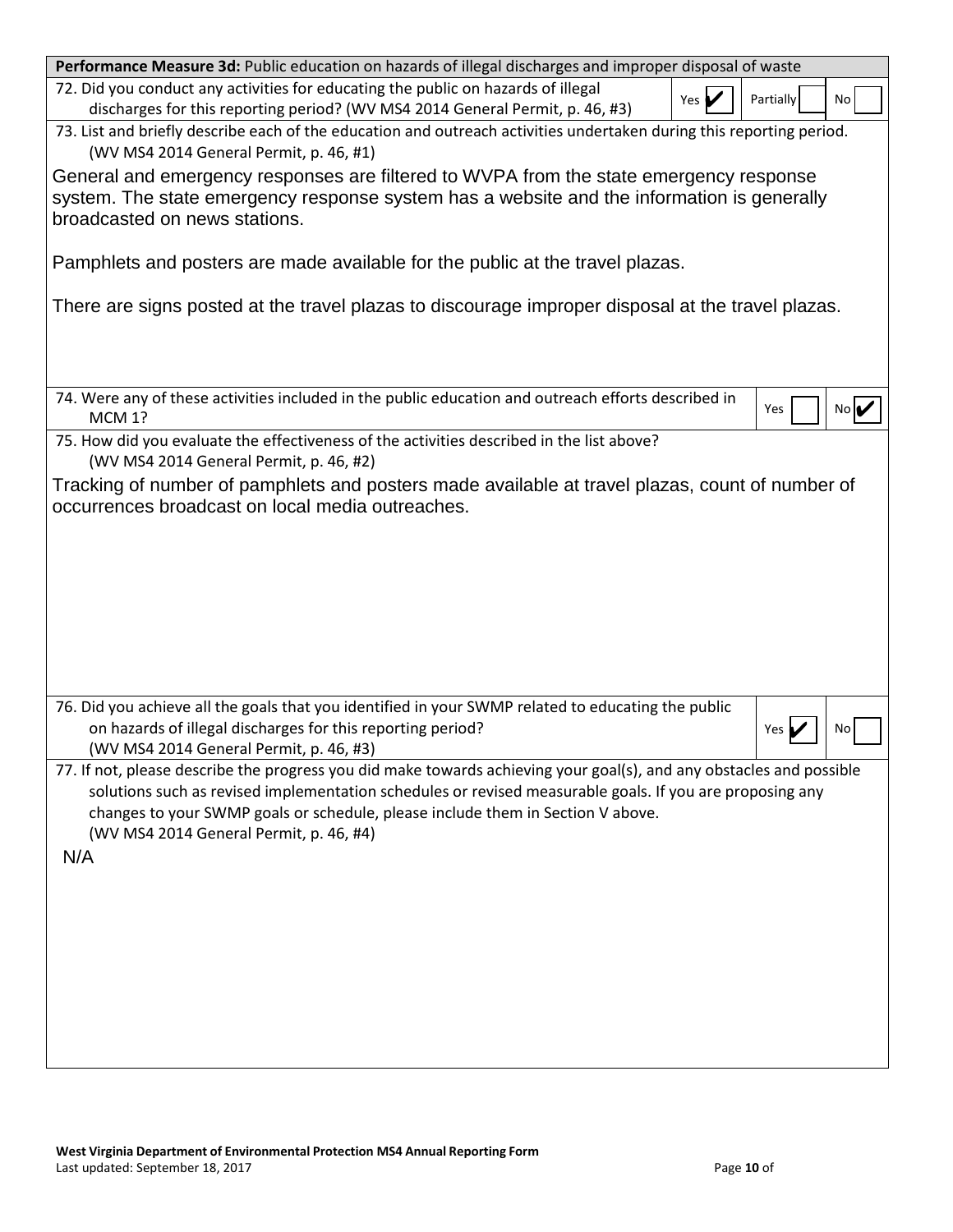| Performance Measure 3f: Training for municipal staff on identification, reporting, and elimination of illicit discharges            |           |    |
|-------------------------------------------------------------------------------------------------------------------------------------|-----------|----|
| 78. Have you developed a program to train municipal employees on illicit discharges?<br>Yes<br>✓                                    | Partially | No |
| 79. Did you conduct any municipal employee training during this reporting period?                                                   | Yes<br>V  | No |
| 80. List and briefly describe the training activities conducted during the reporting period.                                        |           |    |
| (WV MS4 2014 General Permit, p. 46, #1)                                                                                             |           |    |
|                                                                                                                                     |           |    |
| The WVPA staff is trained annually on pollution prevention. The maintenance crews are trained on                                    |           |    |
| identification of illicit discharges and the procedure of reporting the issue. This training typically                              |           |    |
| occurs in the early fall of each year in conjunction with other annual training sessions, though the                                |           |    |
| schedule may be adjusted as needed based on need.                                                                                   |           |    |
|                                                                                                                                     |           |    |
|                                                                                                                                     |           |    |
|                                                                                                                                     |           |    |
|                                                                                                                                     |           |    |
| 81. How did you evaluate the effectiveness of the training activities? (WV MS4 2014 General Permit, p. 46, #2)                      |           |    |
| Tracking of training completion to ensure all appropriate maintenance crew personnel have been                                      |           |    |
| appropriately trained. Make-up training (on-on-one) may be provided as needed to satisfy training                                   |           |    |
| needs.                                                                                                                              |           |    |
|                                                                                                                                     |           |    |
|                                                                                                                                     |           |    |
|                                                                                                                                     |           |    |
|                                                                                                                                     |           |    |
|                                                                                                                                     |           |    |
| 82. How many municipal employees were trained to identify and report illicit discharges?<br>(WV MS4 2014 General Permit, p. 46, #2) |           |    |
|                                                                                                                                     |           |    |
| WVPA has a written IDDE Policy that requires all maintenance personnel to be trained annually on                                    |           |    |
| policy and procedures.                                                                                                              |           |    |
|                                                                                                                                     |           |    |
|                                                                                                                                     |           |    |
|                                                                                                                                     |           |    |
|                                                                                                                                     |           |    |
|                                                                                                                                     |           |    |
| 83. Did you achieve all the goals that you identified in your SWMP related to training municipal                                    |           |    |
| employees on IDDE procedures for this reporting period?                                                                             | Yes (     | No |
| (WV MS4 2014 General Permit, p. 46, #3)                                                                                             |           |    |
| 84. If not, please describe the progress you did make towards achieving your goal(s), and any obstacles and possible                |           |    |
| solutions such as revised implementation schedules or revised measurable goals. If you are proposing any                            |           |    |
| changes to your SWMP goals or schedule, please include them in Section V above.                                                     |           |    |
| (WV MS4 2014 General Permit, p. 46 #4)                                                                                              |           |    |
|                                                                                                                                     |           |    |
| N/A                                                                                                                                 |           |    |
|                                                                                                                                     |           |    |
|                                                                                                                                     |           |    |
|                                                                                                                                     |           |    |
|                                                                                                                                     |           |    |
|                                                                                                                                     |           |    |
|                                                                                                                                     |           |    |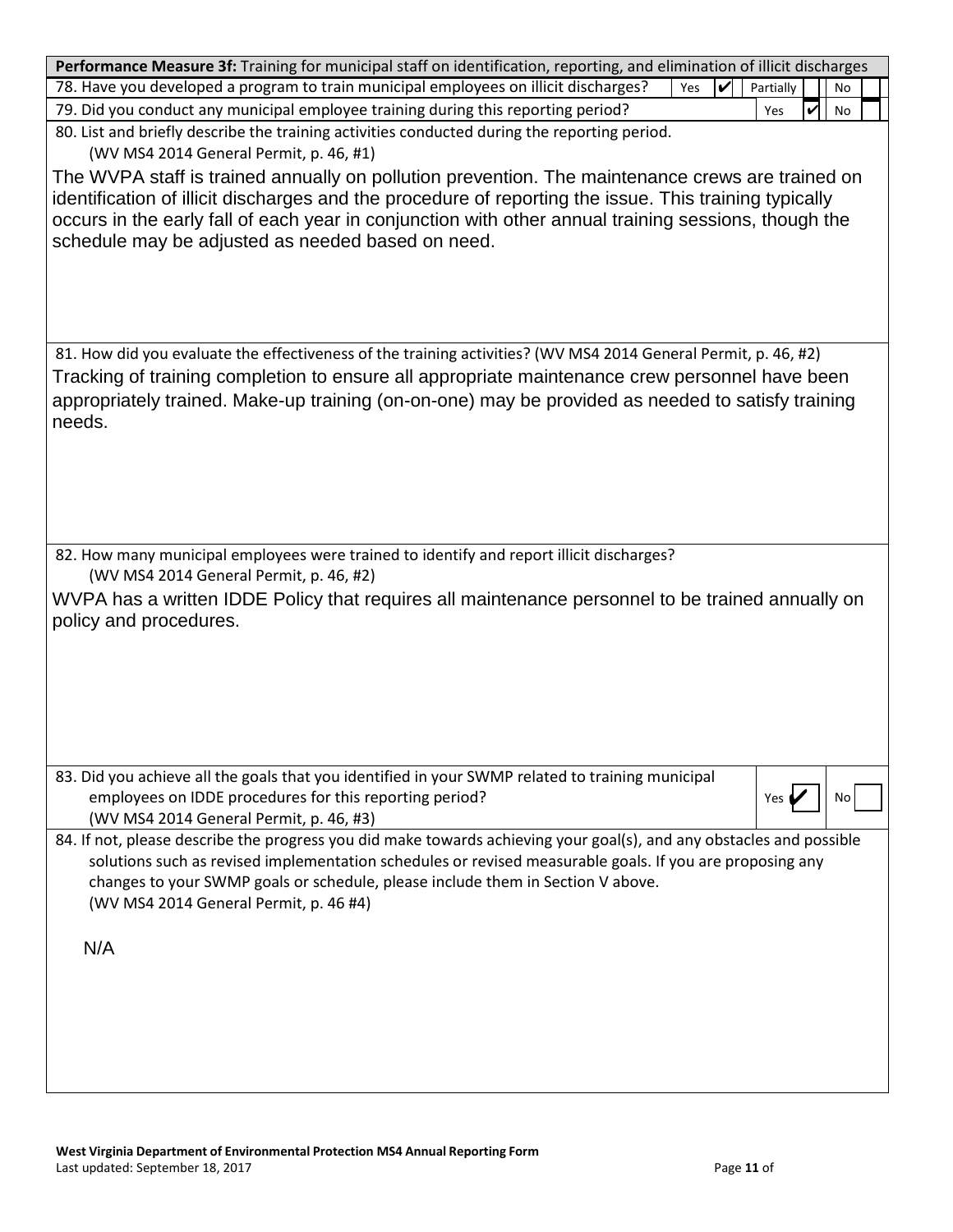## **IX. MCM 4: Construction Site Runoff Control** (WV MS4 2014 General Permit , p. 19-22)

85. Did you complete all proposed activities and performance measures for this MCM for this  $\bigcap_{Y \in S} \bullet Y$  No

| ρç | No: |  |
|----|-----|--|
|----|-----|--|

86. Contact: David White 88. Contact: David White 87. Phone: 304-256-6680

| Performance Measures 4a and 4b: Develop and implement an ordinance to address stormwater runoff from                                                                                                                                                                                                                                                            |                              |                    |    |
|-----------------------------------------------------------------------------------------------------------------------------------------------------------------------------------------------------------------------------------------------------------------------------------------------------------------------------------------------------------------|------------------------------|--------------------|----|
| construction sites one acre or greater                                                                                                                                                                                                                                                                                                                          |                              |                    |    |
| 88. Has your municipality adopted a construction site runoff control ordinance in<br>accordance with the requirements of the WV MS4 2014 General Permit (Part II<br>Section C.7.d.2 and 4)                                                                                                                                                                      | Yes                          | Partially          | No |
| 89. If a program ordinance has not been adopted, have the proposed activities for                                                                                                                                                                                                                                                                               |                              |                    |    |
| developing and implementing an ordinance to address stormwater runoff from<br>construction sites been implemented?                                                                                                                                                                                                                                              | Yes                          | Partially          | No |
| 90. Please indicate the anticipated ordinance adoption schedule. (WV MS4 2014 General Permit, p. 46, 4.a)1)                                                                                                                                                                                                                                                     |                              |                    |    |
| WVPA does not have the authority to establish laws or ordinances. Processes and requirements                                                                                                                                                                                                                                                                    |                              |                    |    |
| are in place to address construction activity through contracts, but no ordinance is in place.                                                                                                                                                                                                                                                                  |                              |                    |    |
| 91. Has your construction site ordinance been reviewed and/or updated to include<br>any new criteria during the reporting period?                                                                                                                                                                                                                               | Yes                          | Partially          | No |
| 92. Is your construction site program being fully implemented to include provisions                                                                                                                                                                                                                                                                             |                              |                    |    |
| for: i) plan review, ii) routine site inspections, iii) enforcement, and iv) record<br>keeping and reporting?                                                                                                                                                                                                                                                   | Yes $\overline{\phantom{a}}$ | Partially          | No |
| 93. Please indicate the number of plan approvals during the reporting period.                                                                                                                                                                                                                                                                                   |                              | 12                 |    |
| 94. Please indicate the number of construction site inspections during the reporting period.                                                                                                                                                                                                                                                                    |                              | Weekly per project |    |
| 95. Please indicate the number of enforcement actions during the reporting period (can attach<br>document).                                                                                                                                                                                                                                                     |                              | None required      |    |
| 96. Are enforcement records maintained and available upon request?                                                                                                                                                                                                                                                                                              | Yes                          | Partially          | No |
| 97. Is there adequate funding to fulfill the program implementation requirements<br>required by the WV MS4 2014 General Permit?                                                                                                                                                                                                                                 | Yes (                        | Partially          | No |
| 98. Briefly list and describe any activities outlined in your SWMP completed during the past permit year related to                                                                                                                                                                                                                                             |                              |                    |    |
| construction site operator and/or permittee site inspector training. (WV MS4 2014 General Permit, p. 46, 4.a)1)                                                                                                                                                                                                                                                 |                              |                    |    |
| All construction inspection staff members are trained in the principles of the West Virginia Division                                                                                                                                                                                                                                                           |                              |                    |    |
| of Highways Erosion and Sediment Control Manual.                                                                                                                                                                                                                                                                                                                |                              |                    |    |
|                                                                                                                                                                                                                                                                                                                                                                 |                              |                    |    |
| 99. Did you achieve all the goals that you identified in your SWMP related to developing or<br>implementation and assessment of a construction site runoff control program for this                                                                                                                                                                             |                              | Yes                | No |
| reporting period? (WV MS4 2014 General Permit, p. 46, #3)                                                                                                                                                                                                                                                                                                       |                              |                    |    |
| 100. If not, please describe the progress you did make towards achieving your goal(s), and any obstacles and possible<br>solutions such as revised implementation schedules or revised measurable goals. If you are proposing any<br>changes to your SWMP goals or schedule, please include them in Section V above.<br>(WV MS4 2014 General Permit, p. 46, #4) |                              |                    |    |
| N/A                                                                                                                                                                                                                                                                                                                                                             |                              |                    |    |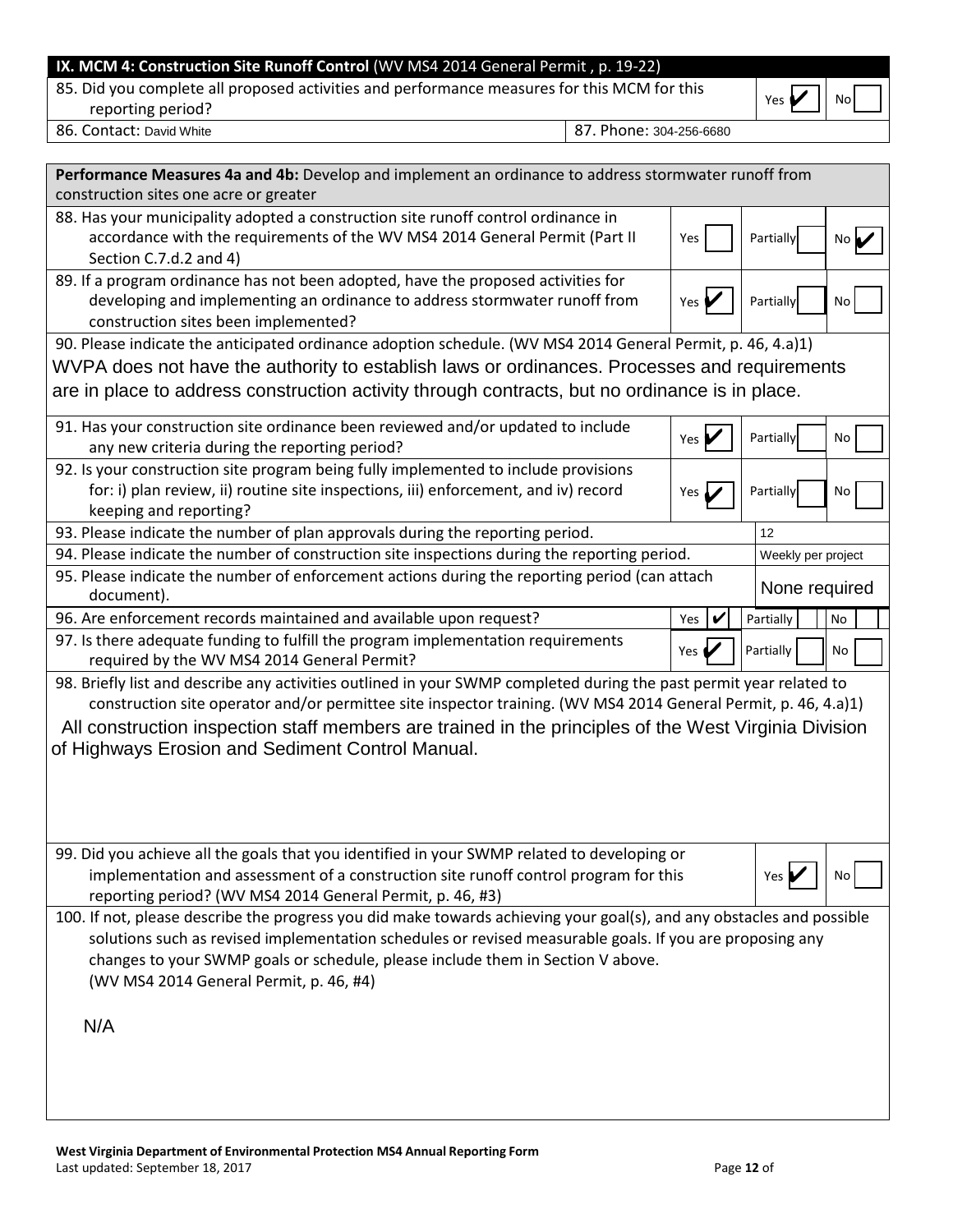| X. MCM 5: Controlling Runoff from New Development and Redevelopment (WV MS4 2014 General Permit, p. 22-33)                                                                                                                                                                                                                                                                                                                                                                                                                   |                          |                            |    |
|------------------------------------------------------------------------------------------------------------------------------------------------------------------------------------------------------------------------------------------------------------------------------------------------------------------------------------------------------------------------------------------------------------------------------------------------------------------------------------------------------------------------------|--------------------------|----------------------------|----|
| 101. Did you complete all proposed activities and performance measures for this MCM for this<br>reporting period?                                                                                                                                                                                                                                                                                                                                                                                                            |                          | Yes $\blacktriangleright$  | No |
| 102. Contact: David White                                                                                                                                                                                                                                                                                                                                                                                                                                                                                                    | 103. Phone: 304-256-6680 |                            |    |
|                                                                                                                                                                                                                                                                                                                                                                                                                                                                                                                              |                          |                            |    |
| Performance Measure 5a: Develop, implement, and enforce a program to protect water resources by addressing                                                                                                                                                                                                                                                                                                                                                                                                                   |                          |                            |    |
| stormwater discharges from regulated new and redevelopment projects                                                                                                                                                                                                                                                                                                                                                                                                                                                          |                          |                            |    |
| 104. Has your municipality adopted a stormwater management ordinance in                                                                                                                                                                                                                                                                                                                                                                                                                                                      | Yes                      | Partially                  | No |
| accordance with WV MS4 2014 General Permit (Part II Section C.7e.8, 11(a))                                                                                                                                                                                                                                                                                                                                                                                                                                                   |                          |                            |    |
| 105. If your ordinance has not been adopted, please describe the progress made towards final ordinance adoption                                                                                                                                                                                                                                                                                                                                                                                                              |                          |                            |    |
| during this reporting period, and expected date of final adoption. (WV MS4 2014 General Permit, p. 46, 4.a)1)                                                                                                                                                                                                                                                                                                                                                                                                                |                          |                            |    |
| WVPA does not have authority it establish laws or ordinances. WVPA does enforce policies per<br>WVDOH site design standards.                                                                                                                                                                                                                                                                                                                                                                                                 |                          |                            |    |
| 106. Does your (proposed) ordinance include language incorporating the development incentives<br>described in the WV MS4 2014 General Permit (Part II Section C.7.e.13)?                                                                                                                                                                                                                                                                                                                                                     |                          | Yes $\triangleright$       | No |
| 107. Does your (proposed) ordinance include language incorporating the off-site mitigation or fee-<br>in lieu alternatives to on-site BMP implementation as described in the WV MS4 2014 General<br>Permit (Part II Section C.7.e.16)                                                                                                                                                                                                                                                                                        |                          | Yesi                       | No |
| 108. Have you developed a process for reviewing and updating your ordinance and program<br>implementation to address the adequacy of provisions for: i) requiring runoff volume<br>reduction on new and redevelopment sites, ii) plan review, iii) BMP construction and<br>maintenance inspections, iv) enforcement, v) inventory and tracking, and vi) record keeping<br>and reporting?                                                                                                                                     |                          | Yes $\mathbf{\mathcal{V}}$ | No |
| 109. How many projects were reviewed during the reporting period?                                                                                                                                                                                                                                                                                                                                                                                                                                                            |                          | One $(1)$                  |    |
| 110. What types of projects were reviewed (residential, commercial, industrial, etc.)?<br>(WV MS4 2014 General Permit, p. 32, (u)(ii))<br>The only new development or redevelopment that takes place is pavement renovation/replacement<br>projects. WVPA only maintains the existing impervious area. Therefore, only one commercial<br>project took place during the review period and was reviewed.                                                                                                                       |                          |                            |    |
| 111. Provide a summary of the number and types of stormwater BMPs approved in new and redevelopment projects<br>during the reporting period. Please list the BMPs according to the BMP specification number from the WV<br>Stormwater Management Manual (2012). (WV MS4 2014 General Permit, p. 32, (u)(iii)<br>The new Customer Service facility in Beckley was constructed and had only minor impacted area<br>(50' x 75' disturbed). he following BMP was included:<br>- 4.2.2 Impervious Area Disconnection - Silt Fence |                          |                            |    |
|                                                                                                                                                                                                                                                                                                                                                                                                                                                                                                                              |                          |                            |    |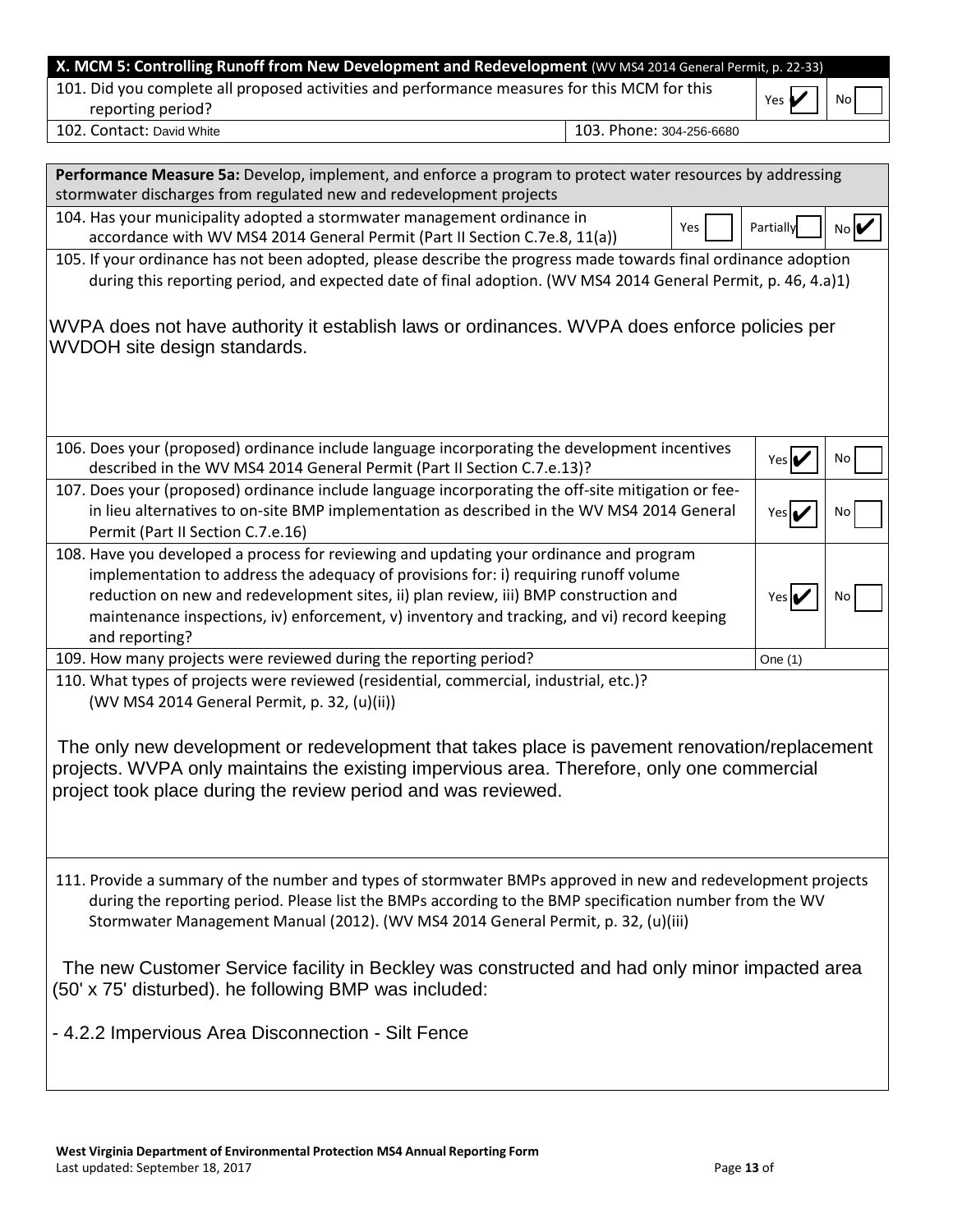| 112. Provide a summary of the number and type of projects that qualified for each of the development incentives<br>described in the WV MS4 2014 General Permit (Part II Section C.7.e.16.(u)(iii)) during the reporting period.<br>Please indicate if you have attached additional documentation.                                                                                                                                                                                                                                                                                                                                                                                                        |              |
|----------------------------------------------------------------------------------------------------------------------------------------------------------------------------------------------------------------------------------------------------------------------------------------------------------------------------------------------------------------------------------------------------------------------------------------------------------------------------------------------------------------------------------------------------------------------------------------------------------------------------------------------------------------------------------------------------------|--------------|
| N/A                                                                                                                                                                                                                                                                                                                                                                                                                                                                                                                                                                                                                                                                                                      |              |
| 113. Provide a summary of the number of projects that qualified for any offsite mitigation or payment in lieu options<br>described in the WV MS4 2014 General Permit (Part II, Section C.7.e.16(u)(iii)) during the reporting period.<br>Please indicate if you attach additional documentation.                                                                                                                                                                                                                                                                                                                                                                                                         |              |
| N/A                                                                                                                                                                                                                                                                                                                                                                                                                                                                                                                                                                                                                                                                                                      |              |
| 114. How many maintenance agreements were approved during the reporting period?<br>(WV MS4 2014 General Permit, p. 32, (u)(iv))                                                                                                                                                                                                                                                                                                                                                                                                                                                                                                                                                                          | 0            |
| 115. Were any maintenance agreements recorded at the county courthouse?                                                                                                                                                                                                                                                                                                                                                                                                                                                                                                                                                                                                                                  | No<br>Yes    |
| 116. Provide a summary of the number and type of stormwater BMP inspections conducted by MS4 personnel or<br>contracted agents (construction as-built, ongoing operation and maintenance audits, complaint driven, etc.).<br>Include (or attach) a summary of: i) the type and number of BMPs requiring maintenance or repair, ii) the number<br>brought into compliance, and iii) the number of enforcement actions taken.<br>(WV MS4 2014 General Permit, p. 32, (u)(v))<br>WVPA inspected approximately 80% of the stormwater system within urbanized areas during<br>this reporting period. All WVPA storm drains and catchment structures are inspected a minimum of<br>once every three (3) years. |              |
|                                                                                                                                                                                                                                                                                                                                                                                                                                                                                                                                                                                                                                                                                                          |              |
| 117. Did you achieve all the goals that you identified in your SWMP related to developing and/or<br>implementing and assessing a stormwater management program for this reporting period?<br>(WV MS4 2014 General Permit, p. 46, #3)                                                                                                                                                                                                                                                                                                                                                                                                                                                                     | Yes  <br>Nol |
| 118. If not, please describe the progress you did make towards achieving your goal(s), and any obstacles and possible<br>solutions such as revised implementation schedules or revised measurable goals. If you are proposing any<br>changes to your SWMP goals or schedule, please include them in Section V above.<br>(WV MS4 2014 General Permit, p. 46, #4)<br>N/A                                                                                                                                                                                                                                                                                                                                   |              |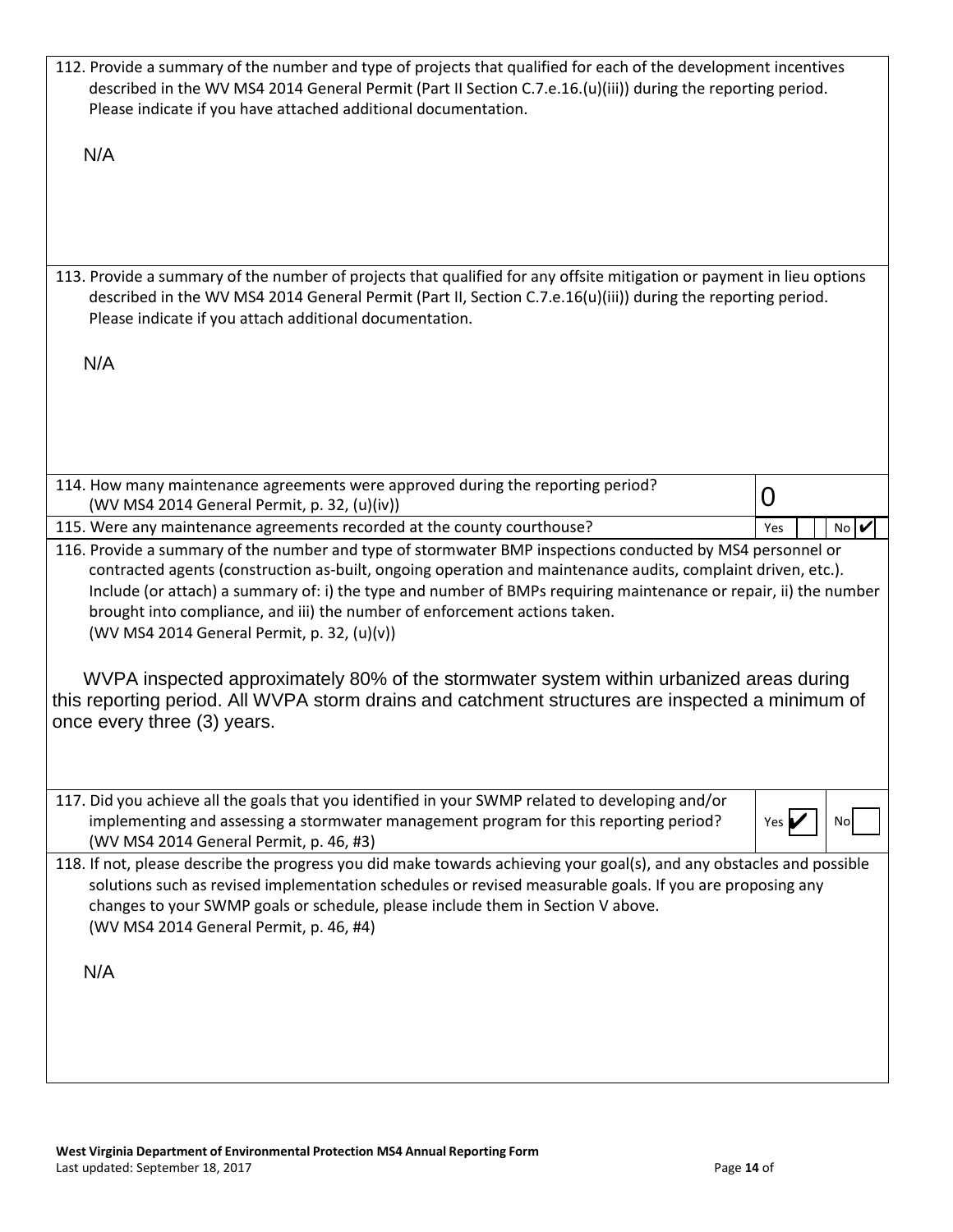| Performance Measure 5b: Long-term watershed protection elements                                                                                                                                                                 |                                                                                                                                                                                                              |  |  |  |  |
|---------------------------------------------------------------------------------------------------------------------------------------------------------------------------------------------------------------------------------|--------------------------------------------------------------------------------------------------------------------------------------------------------------------------------------------------------------|--|--|--|--|
| C.7.e.8)                                                                                                                                                                                                                        | 119. Does a local ordinance or equivalent document incorporate the watershed<br>protection elements described in WV MS4 2014 General Permit (Part II Section<br>Partially<br>Yes $\blacktriangleright$<br>No |  |  |  |  |
| 120. If yes, please describe how the permittee's legal authority addresses the following watershed protection<br>elements: (WV MS4 2014 General Permit, p. 32,(u)(i))                                                           |                                                                                                                                                                                                              |  |  |  |  |
| 121. Minimize impervious cover.                                                                                                                                                                                                 | Existing roadway and parking lot areas are being maintained. Any reductions would be contract specific.                                                                                                      |  |  |  |  |
| 122. Preserve, protect, create, and<br>restore ecologically sensitive<br>areas.                                                                                                                                                 | Any effort would be handled via site specific contract rather than<br>general ordinance establishment.                                                                                                       |  |  |  |  |
| 123. Implement practices that<br>prevent or reduce thermal<br>impacts to streams.                                                                                                                                               | Any effort would be handled via site specific contract rather than<br>general ordinance establishment.                                                                                                       |  |  |  |  |
| 124. Seek to avoid or prevent<br>hydromodification of water<br>bodies caused by development.                                                                                                                                    | Any effort would be handled via site specific contract rather than<br>general ordinance establishment.                                                                                                       |  |  |  |  |
| 125. Minimize impacts to existing<br>vegetation (especially trees).                                                                                                                                                             | Any effort would be handled via site specific contract rather than general ordinance establishment.                                                                                                          |  |  |  |  |
| 126. Minimize impacts to native<br>undisturbed soils.                                                                                                                                                                           | Any effort would be handled via site specific contract rather than general ordinance establishment.                                                                                                          |  |  |  |  |
| 127. If the watershed protection elements have not yet been incorporated into a planning document or ordinance,<br>please describe the actions to be taken to incorporate these elements. (WV MS4 2014 General Permit, p. 23, # |                                                                                                                                                                                                              |  |  |  |  |

10)

N/A

| Performance Measure 5c: Street and parking design assessments                                                                                                                                                                                                                                                                          |                           |      |
|----------------------------------------------------------------------------------------------------------------------------------------------------------------------------------------------------------------------------------------------------------------------------------------------------------------------------------------|---------------------------|------|
| 128. Were the proposed activities for assessing the current street design guidelines and parking<br>requirements implemented (WV MS4 2014 General Permit, page 33 (v)?                                                                                                                                                                 | Yes $\blacktriangleright$ | No l |
| 129. If this is your third-year report, please attach your report assessing the current street and parking design<br>requirements, and recommendations and proposed schedules for incorporating policies and standards to<br>maximize vegetation and minimize impervious cover where possible. (WV MS4 2014 General Permit, p. 46, #8) |                           |      |
|                                                                                                                                                                                                                                                                                                                                        |                           |      |

Due to the nature of projects encountered by WVPA (maintenance and rehabilitation, there is currently no plan in place to remove any existing pavement and/or plant vegetation.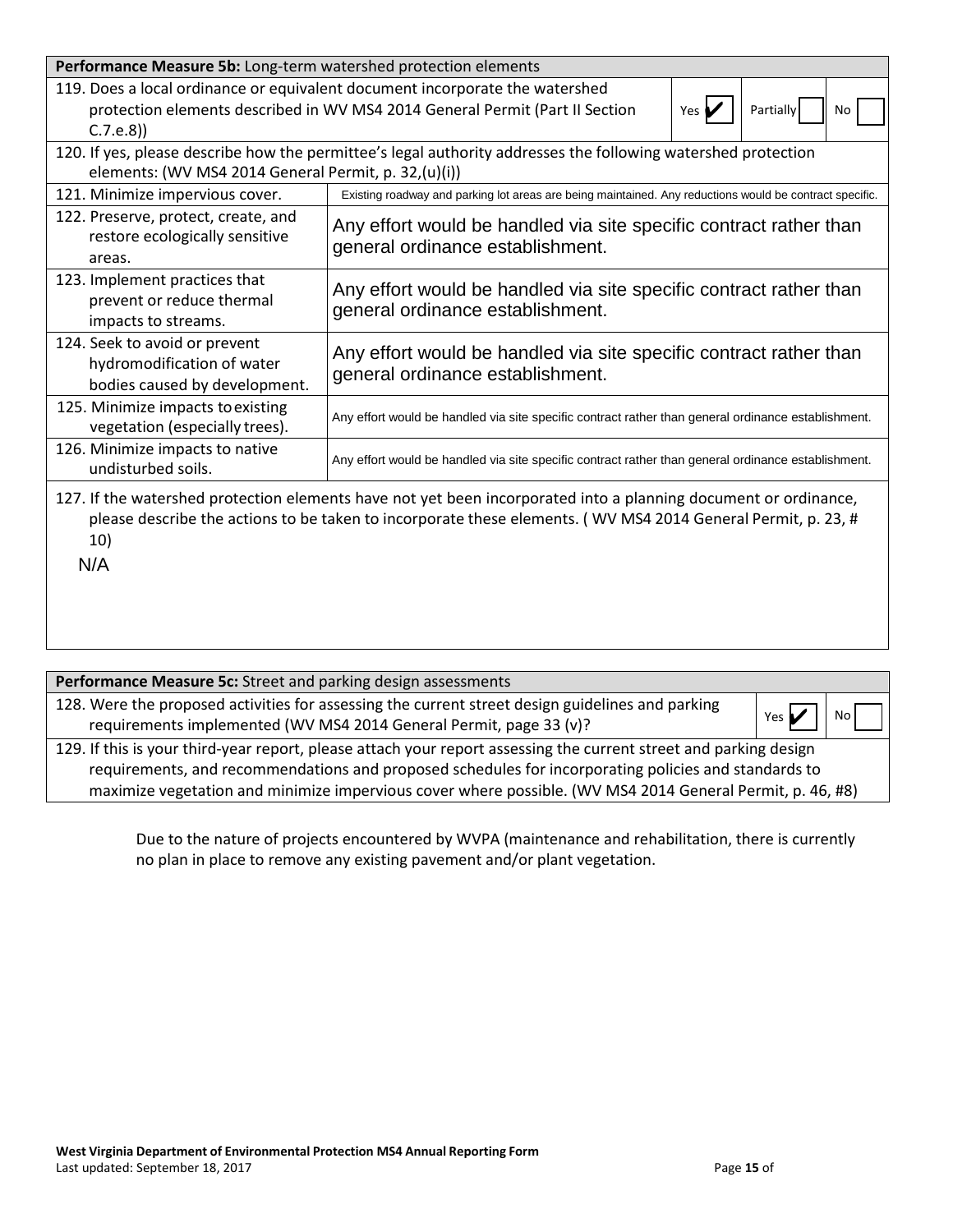| XI. MCM 6: Pollution Prevention & Good Housekeeping for Municipal Operations (WV MS4 2014 General Permit, p. 33-38)                                                                                                                                                                                                                                                                                                                                                                                                                                                                                                                                                                                                                                                                                                                                                                                             |                          |       |                                |    |
|-----------------------------------------------------------------------------------------------------------------------------------------------------------------------------------------------------------------------------------------------------------------------------------------------------------------------------------------------------------------------------------------------------------------------------------------------------------------------------------------------------------------------------------------------------------------------------------------------------------------------------------------------------------------------------------------------------------------------------------------------------------------------------------------------------------------------------------------------------------------------------------------------------------------|--------------------------|-------|--------------------------------|----|
| 130. Did you complete all the required performance measures for this MCM for this reporting<br>period?                                                                                                                                                                                                                                                                                                                                                                                                                                                                                                                                                                                                                                                                                                                                                                                                          |                          |       | Yes                            | No |
| 131. Contact: David White                                                                                                                                                                                                                                                                                                                                                                                                                                                                                                                                                                                                                                                                                                                                                                                                                                                                                       | 132. Phone: 304-256-6680 |       |                                |    |
|                                                                                                                                                                                                                                                                                                                                                                                                                                                                                                                                                                                                                                                                                                                                                                                                                                                                                                                 |                          |       |                                |    |
| Performance Measures 6a and 6b: Develop and implement an operation and maintenance program for all municipal<br>facilities that includes prevents or reduces the discharge of polluted runoff                                                                                                                                                                                                                                                                                                                                                                                                                                                                                                                                                                                                                                                                                                                   |                          |       |                                |    |
| 133. Were the proposed activities for developing a pollution prevention and good<br>housekeeping program for municipal operations implemented?                                                                                                                                                                                                                                                                                                                                                                                                                                                                                                                                                                                                                                                                                                                                                                  |                          | Yes ( | Partially                      | No |
| 134. List and briefly describe the activities outlined in your SWMP for the development of a pollution prevention and<br>good housekeeping program for municipal operations undertaken during this reporting period.<br>- Annual trash pickup from MM9 to MM95 along the Turnpike.<br>- Daily trash collecting at Travel Plazas and Rest Areas.<br>- WVPA conducted pollution prevention training with all maintenance employees in October 2019. This training included pollution prevention measures,<br>proper material and equipment storage and proper methods for spillage clean up.<br>- WVPA swept the parking lots of all facilities.<br>- WVPA swept mainline travel lanes from MP 60 to MP95, both Northbound and Southbound.<br>- WVPA scrubbed the lanes of the three (3) mainline toll plazas.<br>- WVPA cleaned storm drains and catch basins on an as-needed basis during the reporting period. |                          |       |                                |    |
| 135. Do you have a pollution prevention plan for each of your municipal facilities as required by the<br>WV MS4 2014 General Permit (Part II Section C.7.f)1)?                                                                                                                                                                                                                                                                                                                                                                                                                                                                                                                                                                                                                                                                                                                                                  |                          |       | Yes $\blacktriangleright$      | No |
| 136. Do you have an inspection schedule for conducting inspections at your municipal facilities as<br>required by the WV MS4 2014 General Permit (Part II Section C.7.f)5)?                                                                                                                                                                                                                                                                                                                                                                                                                                                                                                                                                                                                                                                                                                                                     |                          |       | Yes $\blacktriangleright$      | No |
| 137. Are you tracking and maintaining records of inspection and maintenance activities for each<br>municipal facility as required by the WV MS4 2014 General Permit (Part II Section C.7.f)6))?                                                                                                                                                                                                                                                                                                                                                                                                                                                                                                                                                                                                                                                                                                                 |                          |       | Yes $\blacktriangleright$      | No |
| 138. If you answered no to any of the previous three questions, please indicate your proposed schedule for<br>implementing the requirements of the WV MS4 2014 General Permit (page 46, 4.a)1).                                                                                                                                                                                                                                                                                                                                                                                                                                                                                                                                                                                                                                                                                                                 |                          |       |                                |    |
| N/A                                                                                                                                                                                                                                                                                                                                                                                                                                                                                                                                                                                                                                                                                                                                                                                                                                                                                                             |                          |       |                                |    |
| 139. How many inspections were conducted at each municipal facility during the reporting period?                                                                                                                                                                                                                                                                                                                                                                                                                                                                                                                                                                                                                                                                                                                                                                                                                |                          |       | Varies per site - max annually |    |
| 140. List the top three problems that you have found while conducting inspections at municipal facilities.                                                                                                                                                                                                                                                                                                                                                                                                                                                                                                                                                                                                                                                                                                                                                                                                      |                          |       |                                |    |
| 1. Trash and litter debris on facility and roadway properties<br>2. Washouts after heavy storm events<br>3. General housekeeping - storage of equipment and materials                                                                                                                                                                                                                                                                                                                                                                                                                                                                                                                                                                                                                                                                                                                                           |                          |       |                                |    |
| 141. Were these problems corrected? (WV MS4 2014 General Permit, p. 46, 4.a)1)?                                                                                                                                                                                                                                                                                                                                                                                                                                                                                                                                                                                                                                                                                                                                                                                                                                 |                          |       | Yes<br>V                       | No |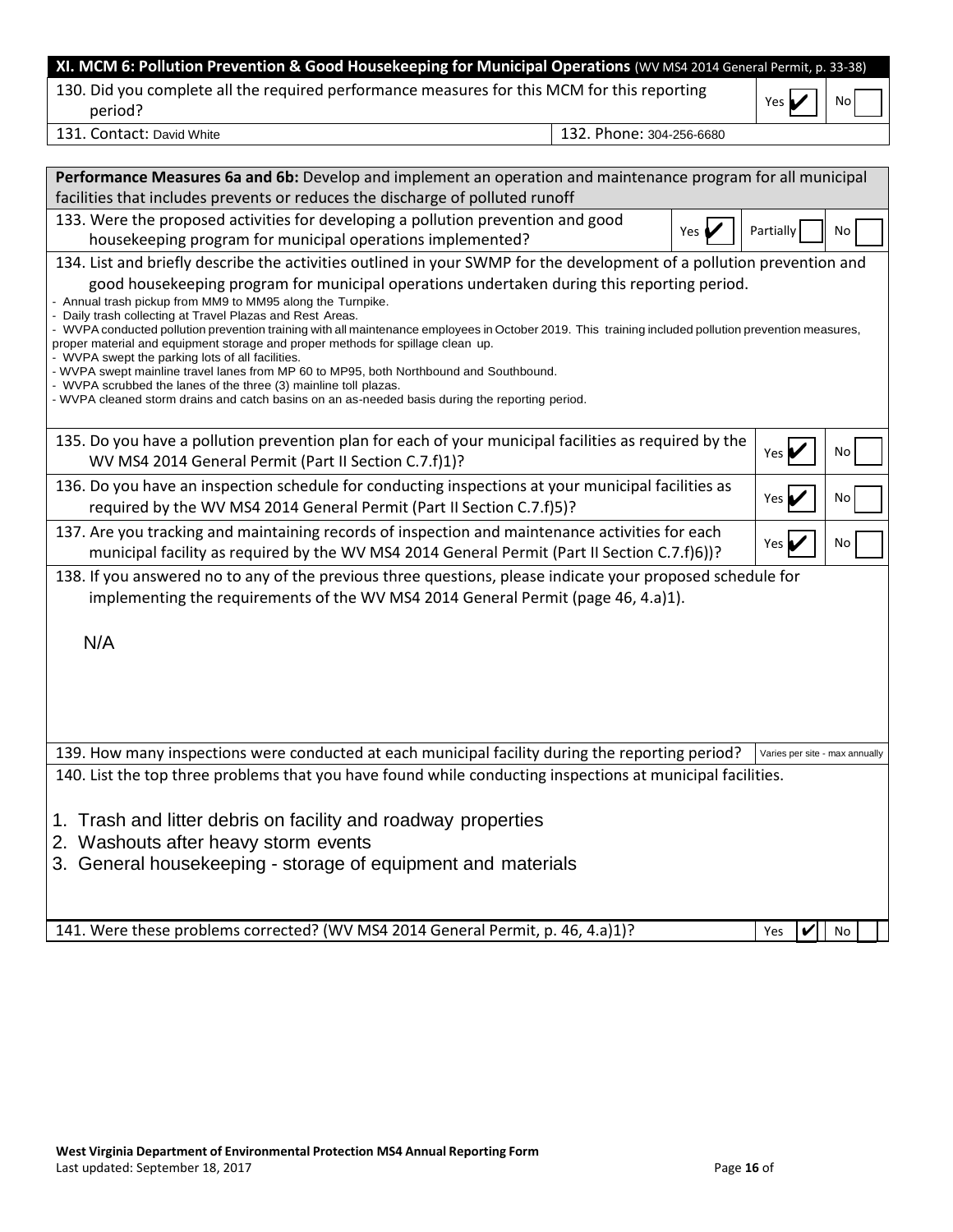| 142. Did you achieve all the goals that you identified in your SWMP related to developing a<br>pollution prevention and good housekeeping program for municipal operations for this<br>reporting period? (WV MS4 2014 General Permit, p. 46, 4.a)3)?                                                                                                                      | Yes |  |
|---------------------------------------------------------------------------------------------------------------------------------------------------------------------------------------------------------------------------------------------------------------------------------------------------------------------------------------------------------------------------|-----|--|
| 143. If not, please describe the progress you did make towards achieving your goal(s), and any obstacles and possible<br>solutions such as revised implementation schedules or revised measurable goals. If you are proposing any<br>changes to your SWMP goals or schedule, please include them in Section V above.<br>(WV MS4 2014 General Permit, p. 46, 4.a)4)<br>N/A |     |  |
|                                                                                                                                                                                                                                                                                                                                                                           |     |  |

| Performance Measure 6c: Municipal employee good housekeeping training                                                                                                        |              |                                    |           |
|------------------------------------------------------------------------------------------------------------------------------------------------------------------------------|--------------|------------------------------------|-----------|
| 144. Were the proposed activities for developing a pollution prevention and good                                                                                             |              |                                    |           |
| housekeeping training program for municipal employees implemented as                                                                                                         | Yes <b>I</b> | Partially                          | No        |
| described in the WV MS4 2014 General Permit (Part II, Section C.7.f.8)10)?                                                                                                   |              |                                    |           |
| 145. Were the proposed activities for implementing a pollution prevention and good                                                                                           |              |                                    |           |
| housekeeping training program for municipal employees implemented as                                                                                                         | Yes la       | Partially                          | No        |
| described in the WV MS4 2014 General Permit (Part II, Section C.7.f.8)9)10)?                                                                                                 |              |                                    |           |
| 146. Did municipal employees receive training in accordance with the guidelines                                                                                              | Yes          | Partially                          | No        |
| described in the WV MS4 2014 General Permit (Part II, Section C.7.f)8)?                                                                                                      |              |                                    |           |
| 147. How many employees received training during the reporting period?                                                                                                       |              | All maintenance personnel          |           |
| (WV MS4 2014 General Permit, p. 46, 4.a)1)?                                                                                                                                  |              |                                    |           |
| 148. Are you maintaining records of all municipal training activities (including training agendas,<br>learning objectives, instructor qualifications, sign in sheets, etc.)? |              | Yes $\mathbf{\mathbf{\mathsf{L}}}$ | <b>No</b> |
| 149. Explain how the effectiveness of the training activities was evaluated (number of employees trained and/or                                                              |              |                                    |           |
| certified in specific good housekeeping skills, measurable improvements in cost or performance of facility                                                                   |              |                                    |           |
| maintenance activities, or as outlined in your SWMP). (WV MS4 2014 General Permit, p. 46, 4.a)4)                                                                             |              |                                    |           |
| All maintenance employees have pollution prevention training annually. The training encompasses                                                                              |              |                                    |           |
| ways to prevent pollution, proper material storage, and spillage clean-up. The training also provides                                                                        |              |                                    |           |
| guidance on how to spot illicit discharges, and other sources of pollution within the Turnpike right-                                                                        |              |                                    |           |
| of-way. Training records are maintained via sign-in sheets.                                                                                                                  |              |                                    |           |
|                                                                                                                                                                              |              |                                    |           |
|                                                                                                                                                                              |              |                                    |           |
| 150. Did you achieve all the goals that you identified in your SWMP related to training municipal                                                                            |              |                                    |           |
| employees on pollution prevention and good housekeeping for this reporting period?                                                                                           |              | Yes                                | No        |
| (WV MS4 2014 General Permit, p. 46, 4.a)3)?                                                                                                                                  |              |                                    |           |
| 151. If not, please describe the progress you did make towards achieving your goal(s), and any obstacles and possible                                                        |              |                                    |           |
| solutions such as revised implementation schedules or revised measurable goals. If you are proposing any                                                                     |              |                                    |           |
| changes to your SWMP goals or schedule, please include them in Section V above.                                                                                              |              |                                    |           |
| (WV MS4 20149 General Permit, p. 46, 4.a)4)                                                                                                                                  |              |                                    |           |
|                                                                                                                                                                              |              |                                    |           |
| N/A                                                                                                                                                                          |              |                                    |           |
|                                                                                                                                                                              |              |                                    |           |
|                                                                                                                                                                              |              |                                    |           |
|                                                                                                                                                                              |              |                                    |           |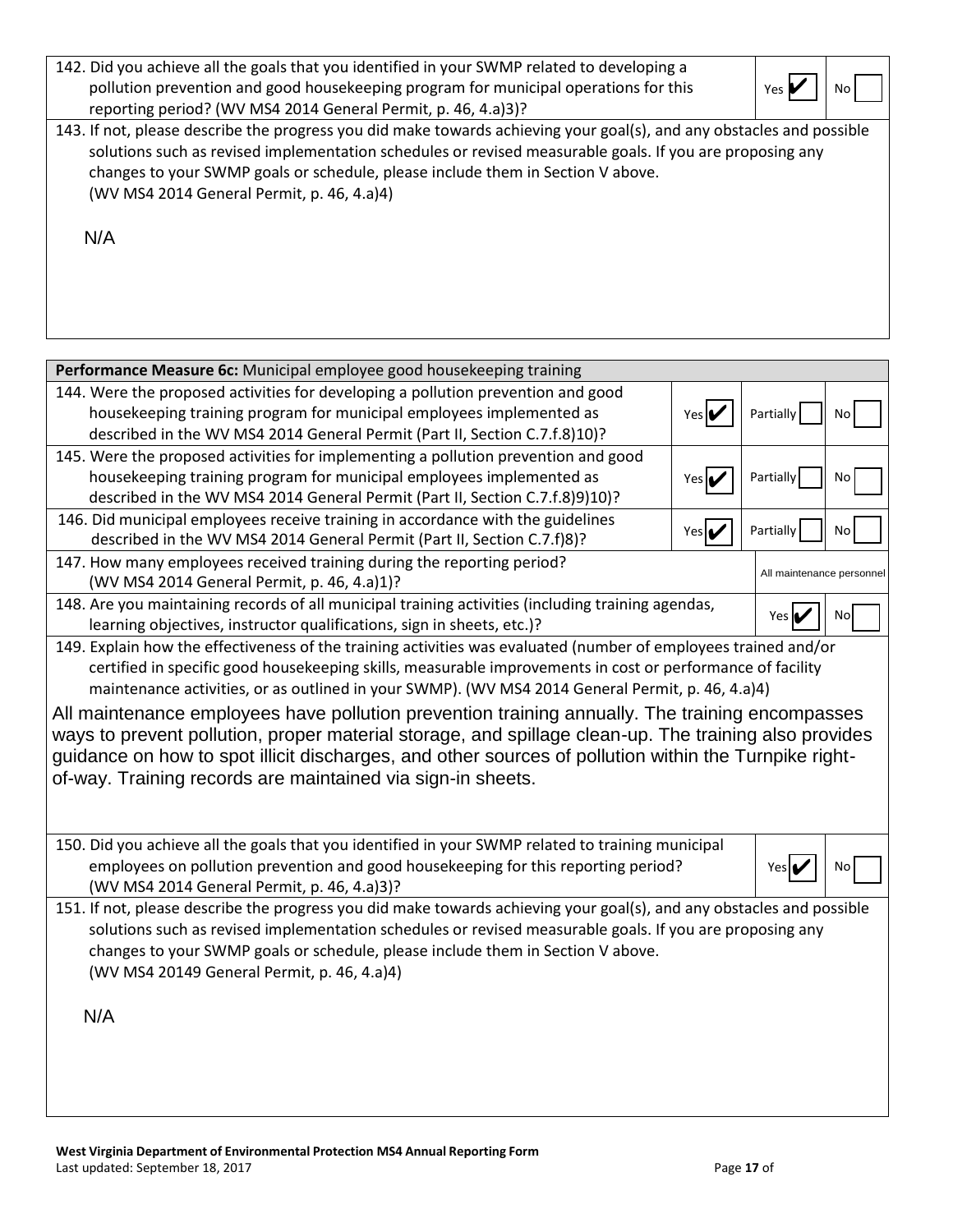# **II. Impaired Waters Information**

13.

Of the impairments documented for the receiving streams within the WV Turnpike MS-4, it is determined that the pollutants possibly originating, at least partially, within the Turnpike right-of-way are the following:

- Fecal Coliform
- Iron (Fe)
- Bio-impairment (from stream siltation and hydromodification)

To reduce Fecal Coliform (FC), the WVPA has increased public awareness of the issue and causes of contamination. This is done through pamphlets, posters, and public forums. The illicit discharge detection measures will reduce the FC content caused by illegal individual sewer outfalls. Grass swales, catch basin inserts, and vegetative filter strips, along with regular parking lot cleaning also help eliminate FC pollutants caused by pet waste.

To further reduce FC, The Parkways Authority stocks pet waste pickup bags at the rest areas and travel plazas. Also, the hose connections at the travel plaza sewage package plants have been upgraded to reduce spillage during pump-out.

Earth disturbing activities that can increase Iron (Fe) pollutants are done by a Contractor. The Contractor is required to provide Sediment and Erosion Control Plans that are reviewed by an Engineer and enforced by an inspector.

To reduce future bio-impairment, strict erosion and sedimentation control standards will be followed and hydromodification will be avoided, if practical, for all new construction. Stormdrains will be inspected and cleaned periodically to reduce additional sediment flowing into receiving streams. The frequency of inspection depends on the latest assigned condition rating with the lowest rated (Rated 1) drains having annual inspections, the next highest rating (Rated 2) being inspected every two years, and the highest rated (Rated 3) drains undergoing inspection every three years. Also, existing trees will be protected and new trees added adjacent to streams to reduce erosion.

# **VI. MCM#1: Public Outreach and Education**

# 28.

The WVPA strategy of the public education consists of handing out stormwater educational materials to the general public and the patrons traveling the Turnpike. The general public will be addressed at public events to inform them about the importance of providing proper stormwater management and pollution prevention practices. The traveling patrons of the Turnpike will be informed by posters and pamphlets located along the Turnpike. The outreach message will focus on impacts from impervious surfaces and source control BMPs and environmental stewardship.